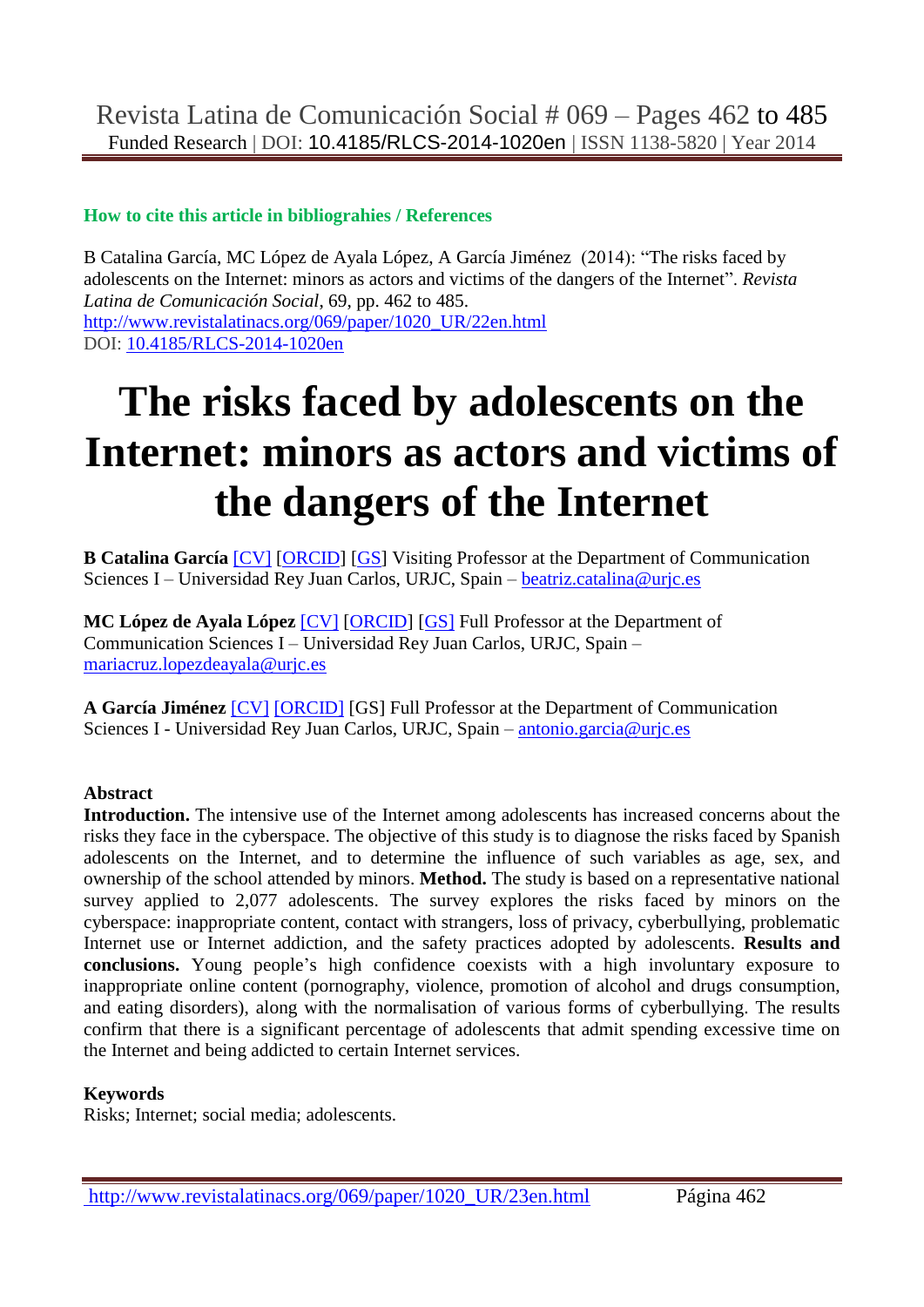#### **Contents**

1. Introduction. 2. State of the art review. 3. Objectives. 4. Method. 5. Results. 5.1. Access to inappropriate content. 5.2. Contact with strangers and privacy on the Internet. 5.3. Perception of personal risk, cyberbullying and harassment. 5.4. Problematic Internet use/Perception of Internet dependence. 5.5. Knowledge and practices of Internet security. 6. Conclusions and discussion. 7. Notes. 8. List of references.

#### Translation by **CA Martínez Arcos**, Ph.D. (Universidad Autónoma de Tamaulipas)

## **1. Introduction**

Adolescents have incorporated the Internet into their lives at an important speed that makes them the second heaviest Internet users, just behind 16-24-year-olds. Currently, 91.2% of 10-15-year-olds frequently access the Internet, and this percentage increases as the age group gets older, reaching 96.5% among 15-year-olds (INE, 2012). This age group is also the group that used social networks the most in Spain during 2011, with 85.9% using them very frequently or occasionally (García, López de Ayala and Catalina, 2012).

Besides being considered heavy Internet users, adolescents have been labelled as a "risk group" insofar as they are considered to be the age group most likely to develop or being affected by conflictive behaviours in the Internet. This perception is based on the common conceptualisation of adolescents as immature, emotionally unstable and irresponsible.

In this transitional stage to adulthood, the Internet has become a space in which minors can explore their own identity and sexuality, experiment with new emotions and social relationships and improve their self-knowledge, which often entails being exposed to situations that are considered threatening and dangerous to their mental and physical integrity or the development of behaviours that can be seen as problematic, as they involve the transgression of certain rules and concepts socially accepted by adults.

From this perspective and following Del Río, Sádaba and Bringué (2010), it is possible to distinguish the risks that are faced by minors who use the Internet without any adult supervision into passive and active risks. The latter type of risk refers to the voluntary performance of conflicting behaviours that may be harmful to them and others.

The passive risks faced by minors include the involuntary access to the age-inappropriate contents that circulate on the Internet and the situations in which the minors become the targets of ill-intended behaviours of other people. This category includes: the unwanted contact requests sent by peers and adults -which is not inherently negative but may be so in the eyes of adults-; the reception of potentially harmful contents like pornography, images of violence and degrading acts against the receiver or other people; contents that exalt socially deviated behaviours like racism and xenophobia, drug consumption and eating disorders like anorexia or bulimia; and finally cyberbullying and other forms of harassment, like sexual harassment.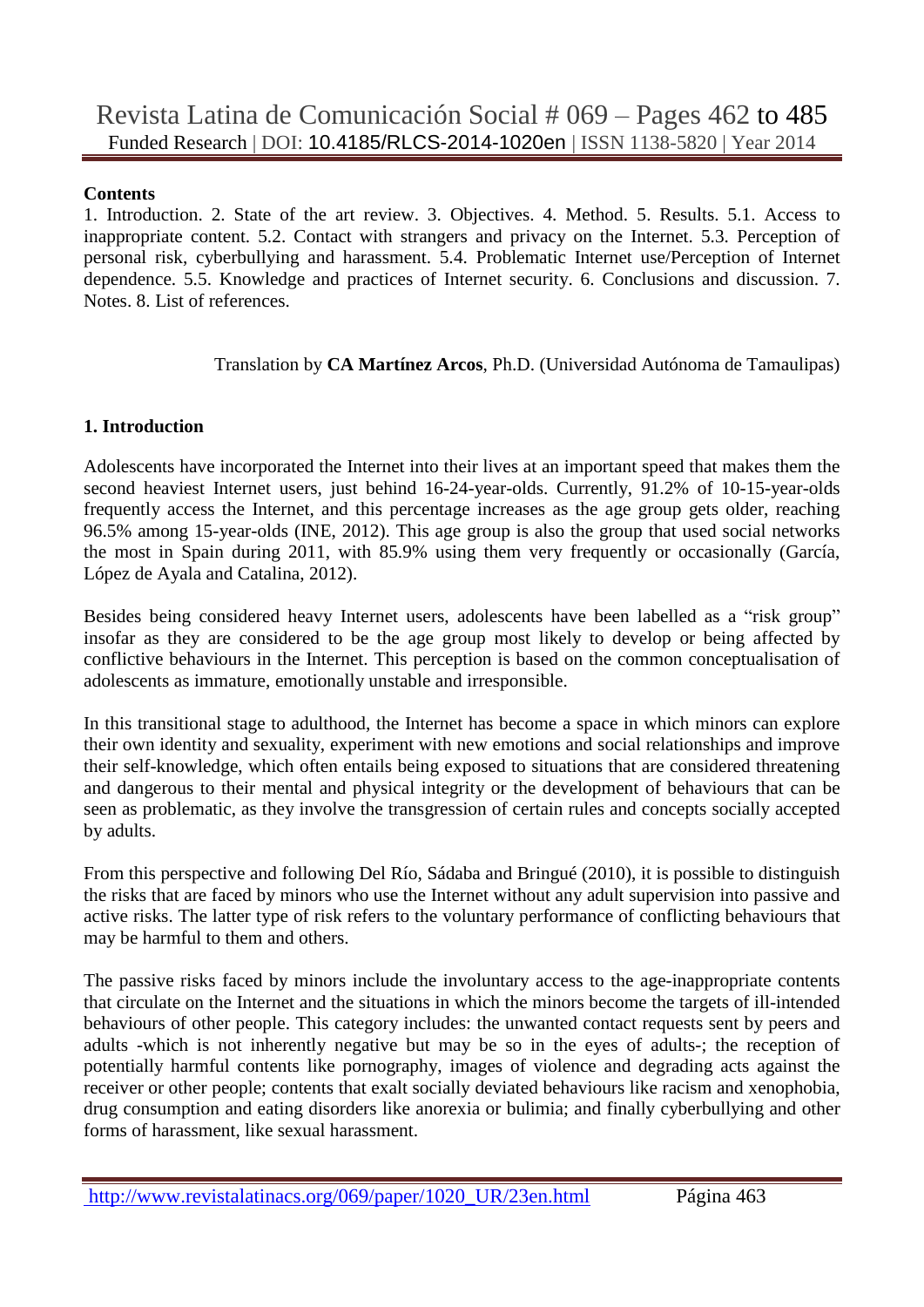Active risks, on the other hand, are similar to the previous type but refer to the problematic actions that minors perform voluntarily. The active risks category includes: the access to inappropriate contents like those containing information about drugs, pornography, and online gambling and casinos, as well as illegal behaviours like downloading pirated music or movies; contact requests sent to other minors, which often is also socially regarded as a risky behaviour; cyber-harassment, including sexual harassment; and lastly, sharing information or private images to other people who can use this material to endanger their physical and mental integrity.

Minors' immaturity is also understood as the incapacity to self-regulate the time they spend on the Internet in that way that it does not endangers their physical and mental health or disrupts their daily and social life. This point leads us to the issue of minors' dependence on the Internet or different online applications and services and is related to the problematic and addictive uses of the Internet.

## **2. State of the art review**

International research on the subject has been extensive. One line of research focuses on the access, in different levels and degrees, to pornographic, racist violent contents (Livingstone and Haddon, 2008; Ringrose, 2012 and Shek and Ma, 2012). While there are statistics that prove that the access to these types of contents is not very high among the adolescent population (Garmendia *et al.*, 2011), it is a vital issue, not only in communication terms, but also in educational, psychological and social terms. However, parents show less concern about this subject than about the contents their children can see on television (Gavelas and Marta, 2008).

Other line of research is related to minors' scarce knowledge about the legal or illegal status of certain behaviours and their potential consequences like the illegal download of games, music or movies (Mc Cabe, 2000; Livingstone and Helsper, 2007; Livingstone and Haddon, 2008). In turn, there is permanent emphasis in the need to legally protect minors from illicit and age-inappropriate contents (Reid, 2005).

Experts have also addressed two other issues that are related to each other and to the contact with strangers: the publication of personal data in the Internet and social networks particularly. As Cáceres, Brändle and Ruiz (2013) remark, it is important to clarify the criteria by which minors distinguish between strangers and acquaintances. For its part, the work of Espinar and González (2009) highlights that 88.1% of minors publish real personal data on their profiles. Other studies (Aranda *et al.*, 2009) describe the kind of data that are more commonly shared by minors: gender, age, personal pictures, and first and last names. Likewise, Livingstone and Helsper (2008) observed that teen boys expose themselves more than teen girls to all risks, except those risks related with privacy.

A crucial question addressed by the literature is the wide range of actions linked to cyberbullying (Hasebrink, Olafsson and Stetka, 2010; Livingstone and Helsper, 2010; Ybarra and Korchmaros, 2011). Similarly, Valkenburg and Peter (2009), among others, detect the rise in the use of the social networks among minors, which is occasionally paired with other practices, such as harassment,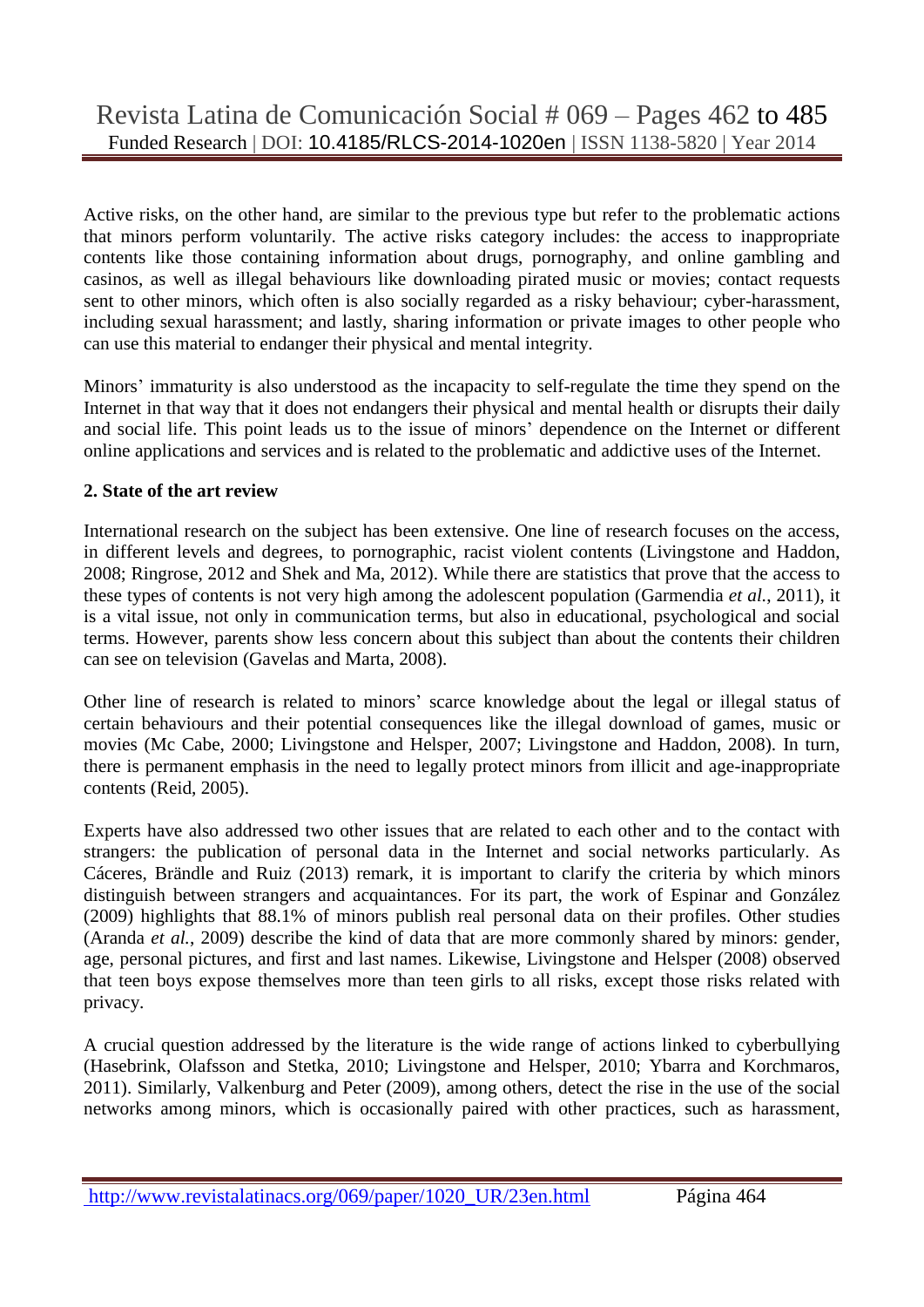threats and anxiety (Lee and Stapinski, 2012), all of which is facilitated by the anonymity afforded by the Internet.

Another issue addressed here, and possibly in most research studies, is addiction. In this case, the first striking thing is the profusion of related terms: problematic usage of the Internet (Shapira *et al*., 2003; Liu *et al*., 2012), abusive use, compulsive use, pathological use (Davis, 2001), Internet dependence (Scherer, 1997) deficient use (Tokunaga y Rains, 2010) or, simply, Internet addiction or cyber addiction, among others. This abundance of terminology demonstrates the difficulty to reach a consensus on its meaning and diagnosis (Carbonell *et al.*, 2012; Acier and Kern, 2011; Douglas *et al.*, 2008; Castellana *et al*., 2007).

Griffiths (2005) points the importance of six aspects that are key in all types of addiction and justify his study of the Internet: a) Relevance of the addictive activity; b) Alteration of moods; c) Tolerance; d) Abstinence symptoms; e) Interpersonal conflict or conflicts with other activities; and f) Relapse. Scientific literature commonly diagnoses addictive or dependent behaviour based on the following four factors: the excessive use of the Internet or loss of sense of time; the symptoms of discomfort, tension or depression when it is not possible to access the Internet; tolerance; and negative consequences like social isolation (Weinstein and Lejoyeux, 2010, cited on Bergmark *et al.*, 2011).

However, the subject is not exempt from controversy and numerous research works analyse the excessive Internet use as problematic (Douglas *et al*., 2008, Wan & Chiou, 2006), while Labrador and Villadongos (2010) suggest that the perception of discomfort caused by the lack of Internet use could be assimilated to the abstinence symptoms associated to addiction.

This is an object of study with many dimensions. As a matter of fact, whether the term has been overvalued and exaggerated in the media has been profusely discussed (Beranuy *et al*., 2009). At the same time, research studies make clear the particular preoccupation over such issues as the percentage of adolescents who feel they are making an uncontrolled use of the Internet (Garmendia *et al*., 2011), the influence of an excessive daily use among adolescents (Yang and Tung; 2007), the time of Internet exposure as a predictive factor of problematic or addictive uses (Lee & Stapinski, 2012), and the relationship between Internet use and psychiatric disorders such as depression, selfesteem, emotional anguish, anxiety and sleep disorders (Black, Belsare and Schlosser, 1999; Armstrong *et al*., 2000; Viñas *et al*., 2002; De Gracia *et al*., 2002; Whang, Lee and Chang, 2003; Niemz, Griffiths and Banyard, 2005; Jenaro *et al*., 2007; Caplan, 2007; Douglas *et al*., 2008; Lee and Stapinski, 2012).

The Spanish scientific community has also shown remarkable interest in studying the risks associated to the increasing Internet use among children and the dangers faced by minors when using the Internet and the new tools of online communication **[1]**. Examples of works addressing this line of research are those carried out by Aranda *et al.* (2009), Bringué and Sádaba (2011), Garmendia *et al.* (2011) and Sánchez and Fernández (2010).

Lastly, previous studies have pointed at age and gender as two variables that decisively influence the risks that minors face in the Internet (Valkenburg and Soeters, 2001; Fleming, Greentree, Cocotti-Muller, Elias and Morrison, 2006; Livingstone and Helsper, 2008; Mesh, 2009; Livingstone and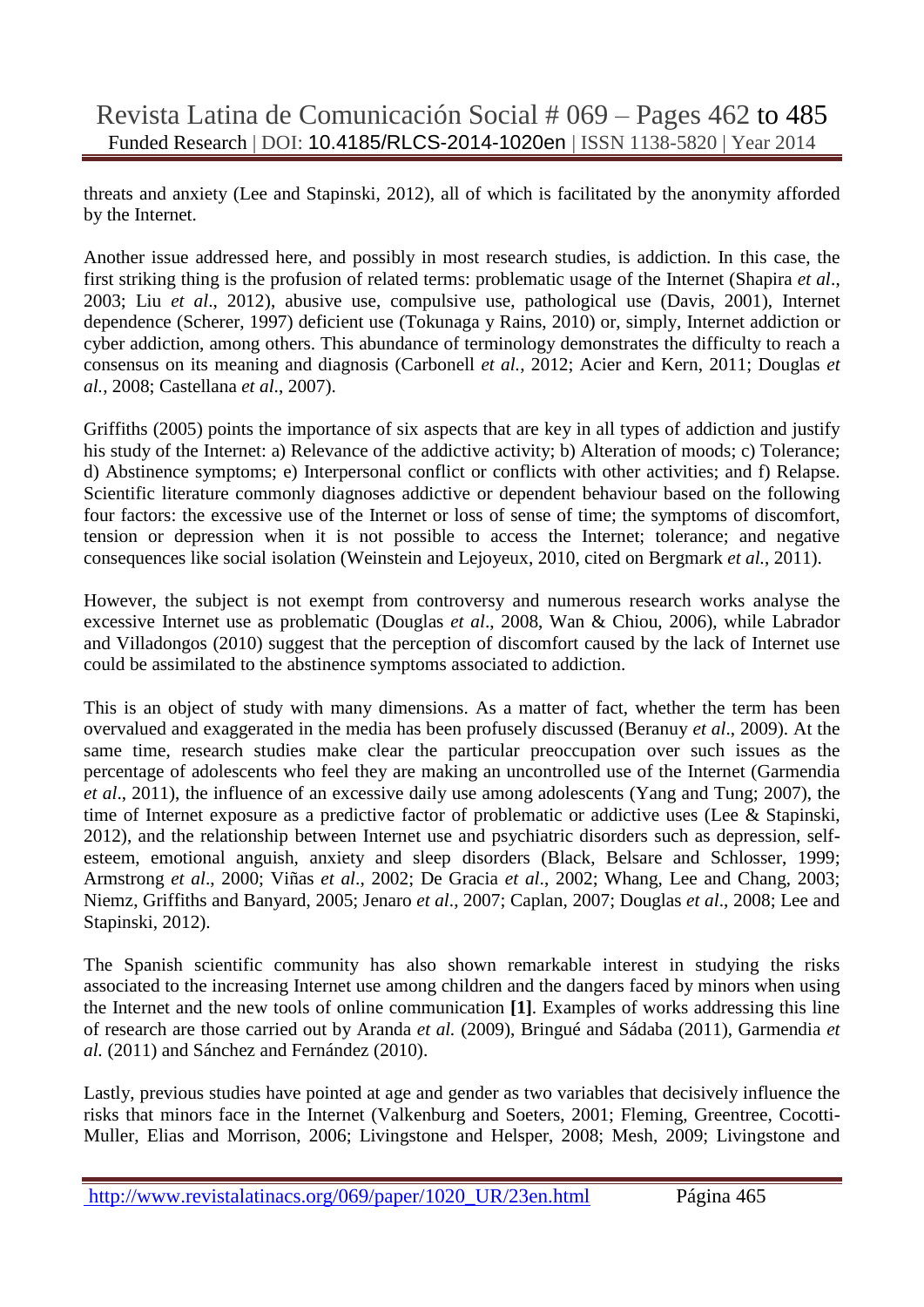Helsper, 2010; Vandoninck, D'Haenens, De Cock y Donoso, 2012; Van den Heuvel, Van den Eijnden, Van Rooij, Van de Mheen, 2012; among others). Vandoninck *et al.* (2012) found out that adolescents from low-income families face more risks, although the incidence of the socioeconomic status over the online risks faced by minors has been poorly analysed.

## **3. Objectives**

The main objective of the article is to describe the risks faced by Spanish 12-17-year-olds on the Internet and the social networks, which is an issue that requires a continuous updating along with a periodic examination of the Internet use among this age group.

The study of the online risks is addressed from different perspectives in accordance with the literature on this particular subject, which covers, in the first place, the exposure to inappropriate content (including any form of pornography, fortune-telling, casinos, alcohol consumption, drug use, racism and intolerance) from both passive and active perspectives (involuntary reception and voluntary search, respectively). A novel aspect of this study in comparison to previous studies is the introduction of the analysis of the reception of advertising with inappropriate contents by minors through the social networks. In second place, the study examines the risk behaviours that arise from making contact with strangers and the sharing of identity data on the Internet.

The following sections examine practices of harassment (cyberbullying) on the context of the perception of personal risk held by Spanish adolescents themselves. This work has been complemented with data on Internet dependence, and on the attitudes and practices used to cope with the dangers of the cyberspace.

The study has also explored two dimensions: minors' self-perception of the risk situations faced on the internet and minors' perceptions of the risks faced by their peers. All of these aspects have been addressed taking into a count the influence of age, gender and ownership of the school they attend, as variables that potentially can influence the perception, exposure and development of conducts that involve different types of risks.

For the analysis of the impact of age, and according to the classification of adolescence offered by the World Health Organisation, the sample has been divided in two age groups: 12-14-year-olds (early adolescents) and 15-17-year-olds (late adolescents). Following Oliva (2007), the early years of adolescence are a stage of great vulnerability due to the immaturity of the self-regulatory mechanisms. In contrast, "from 15 or 16 years of age the cognitive abilities of adolescents are little different from those of adults, and in situations of tranquillity and low socio-emotional activation their decisions tend to be as sensible and rational as those of older people" (Oliva, 2007: 250). Therefore, we expected to find differences between these two age groups in terms of the ways they cope with risks, both actively and passively.

Finally, with regards to the nature of the school centre, it is important to note that the inclusion of this variable aimed to replace the socioeconomic status variable, to the extent possible **[2]**. This is based on the findings of Calero and Bonal (1999), whose analysis of the 1991 Household Budget Survey found a clear relations between people's household income level and attendance to private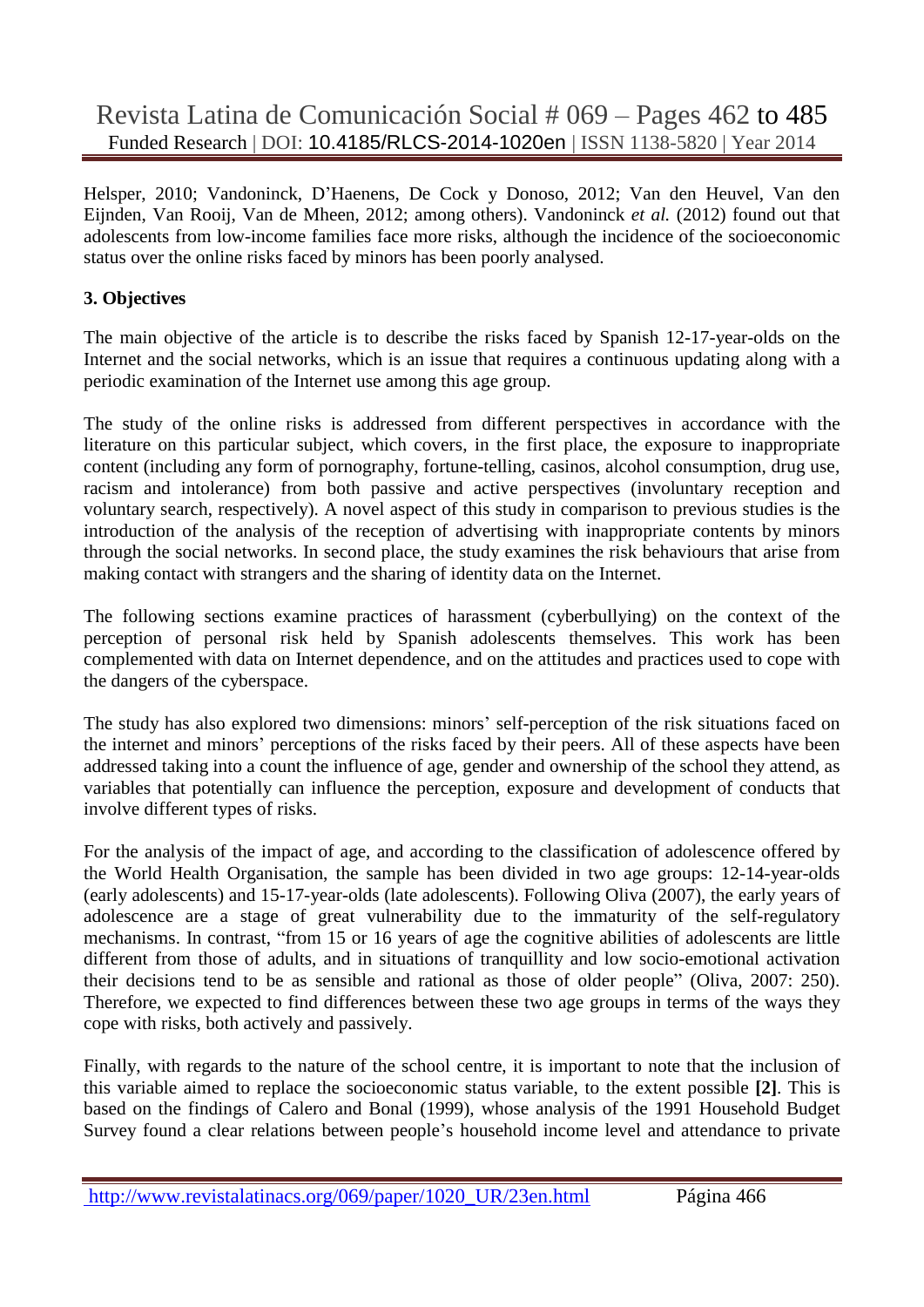schools **[3]** (cited in Bonal, 2002). On this basis, the study distinguished between public and private schools, and included on this last category the concentrated and non-concentrated education centres.

## **4. Method**

The universe of study was composed by Spanish minors aged 12 to 17 years, enrolled in Compulsory Secondary Education (1<sup>st</sup> to 4<sup>th</sup> years) and Post-Compulsory Schooling/High School (*Bachillerato*) – with the exception of Ceuta, Melilla and the Balearic and Canary Islands– throughout the 2011-2012 academic year.

The information was collected through a self-administered questionnaire, applied in the students' classrooms between September and November. The questionnaire consisted of 54 questions and the average time required for its completion ranged from 20 to 30 minutes. In order to respect the rights of minors, the questionnaire was supervised, reviewed and approved by the Community of Madrid's Office of the Ombudsperson for Children.

The sample selection was based on the statistics published by the Ministry of Education (student body) and the websites of the autonomous communities (schools) under analysis. The universe of study was formed by 2,227,191 secondary and high school students of a total of 6,053 public, private and charter secondary and high school institutions.

A multi-stage, stratified cluster sampling approach was used for the selection of the survey sample. In the first stage we carried out a cluster sampling stratified by autonomous regions, education levels and school types (public, private or charter). A total of one hundred schools were randomly selected.

In a second stage, we sampled students, stratified by autonomous community, education level and school ownership type. To ensure the representativeness of the sample in terms of gender, age, level of studies and school ownership type, of the more than 5,000 questionnaires that were applied only 2,077 questionnaires were selected according to the quotas established for the previous variables. A requisite students had to meet to participate in the survey was to provide a parental permit, which resulted in a very slight deviation between the final and theoretical samples. Certain elevation rates were established in order to adjust the samples.

The selected schools were contacted via phone to ask for their collaboration. Once they agreed to participate, we provided them with: an informational letter directed to the participants' parents, explaining them the objectives and contents of the study and the protection of data; an informed consent form for the participants' parents or guardians and a report of participation which describes in detail the intervention is of the school institution.

The school transferred the informed consent form to students and they returned it signed by their parents as a prerequisite to participate in the survey. Moreover, before completing the questionnaire, students were informed about the objectives of the study, the importance of their participation and honesty, and the confidentiality of their data.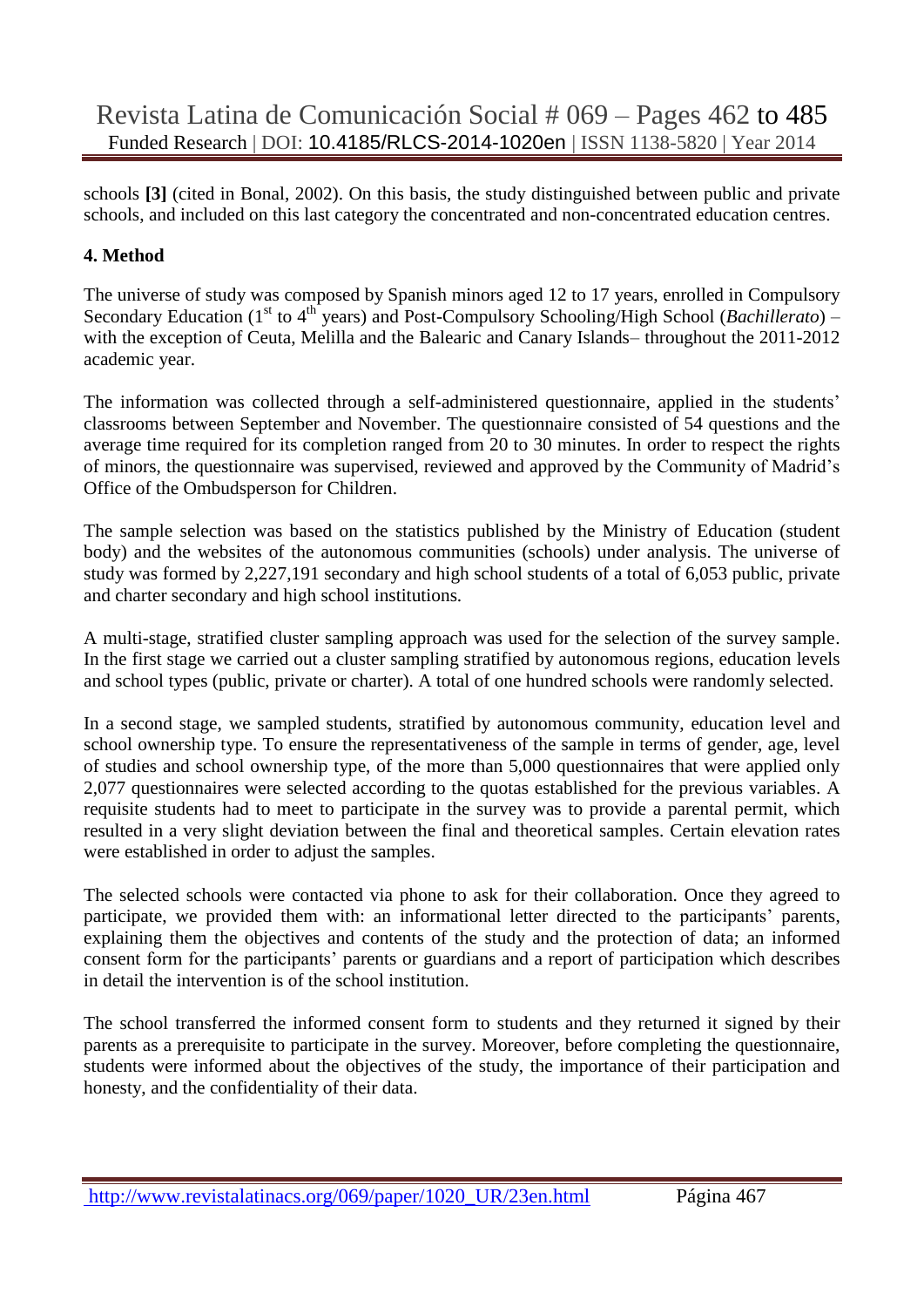The data obtained from the survey were analysed with SPSS and in order to determine whether the detected differences were random the statistical validity was set at  $X^2$  < 0.05.

## **5. Results**

#### **5.1. Access to inappropriate content**

The first concern is with the access to inappropriate content, and particularly with the contents minors voluntarily access. In this regard, it is worth noting that 21.7% of adolescents actively seek websites with explicit sexual content, 5.7% does so very frequently and the rest, sometimes or rarely. Males aged 15 to 17 are the group who access this type of content.

El 11.7% of teens access gambling or casino websites, and this is more common among boys than girls. Meanwhile the percentage of adolescents who use the Internet to search for information about drugs is very low: 3% do it very often or occasionally and 3.7% do it rarely. Males, and particularly older males, are the group who more watches these contents voluntarily.

In terms of problem behaviours like the downloading of pirated music and movies, which in most cases violates intellectual property regulations, 37.1% do it very frequently and 33.9% occasionally. Again, the group of older adolescents do it to a higher percentage.

It is remarkable that the access to inappropriate content dramatically increases when adolescents do it involuntarily. In this context, it is striking that 48.5% of respondents have involuntarily accessed websites with intense sexual content. 28.1% stated having received webpages that promote the alcohol or drug consumption, 24.4% webpages with violent contents, 23.8% webpages with contents that promote anorexia or bulimia, and 22% webpages that promote racism and religious intolerance. Finally, 11.9% of adolescents have involuntarily accessed webpages which justify suicide or deliberate self-harm.

With regards to gender, an interesting finding is that the only sites that female adolescents visit more frequently than their male counterparts are sites that promote anorexia and bulimia, which is a disorder that has traditionally affected more females than males.

Examining differences across age, older adolescents find pages that defend or promote drug use, racism or intolerance towards other groups to a greater extent than younger adolescents.

Social networks have become the most effective platforms for the promotion of products and services, with a clear presence of advertising of bars and night clubs (49.1%), followed by advertising of fashion and beauty products (37.7%). But perhaps what is more outstanding about the harmful advertising minors claim to come across is the fact that 30.5% states they have come across advertising about contests with cash prizes, 24.8% about horoscopes and fortune-telling sites, 18.6% about gambling and casino websites, 15.1% about pornographic webpages, and 14.9% about alcoholic beverages.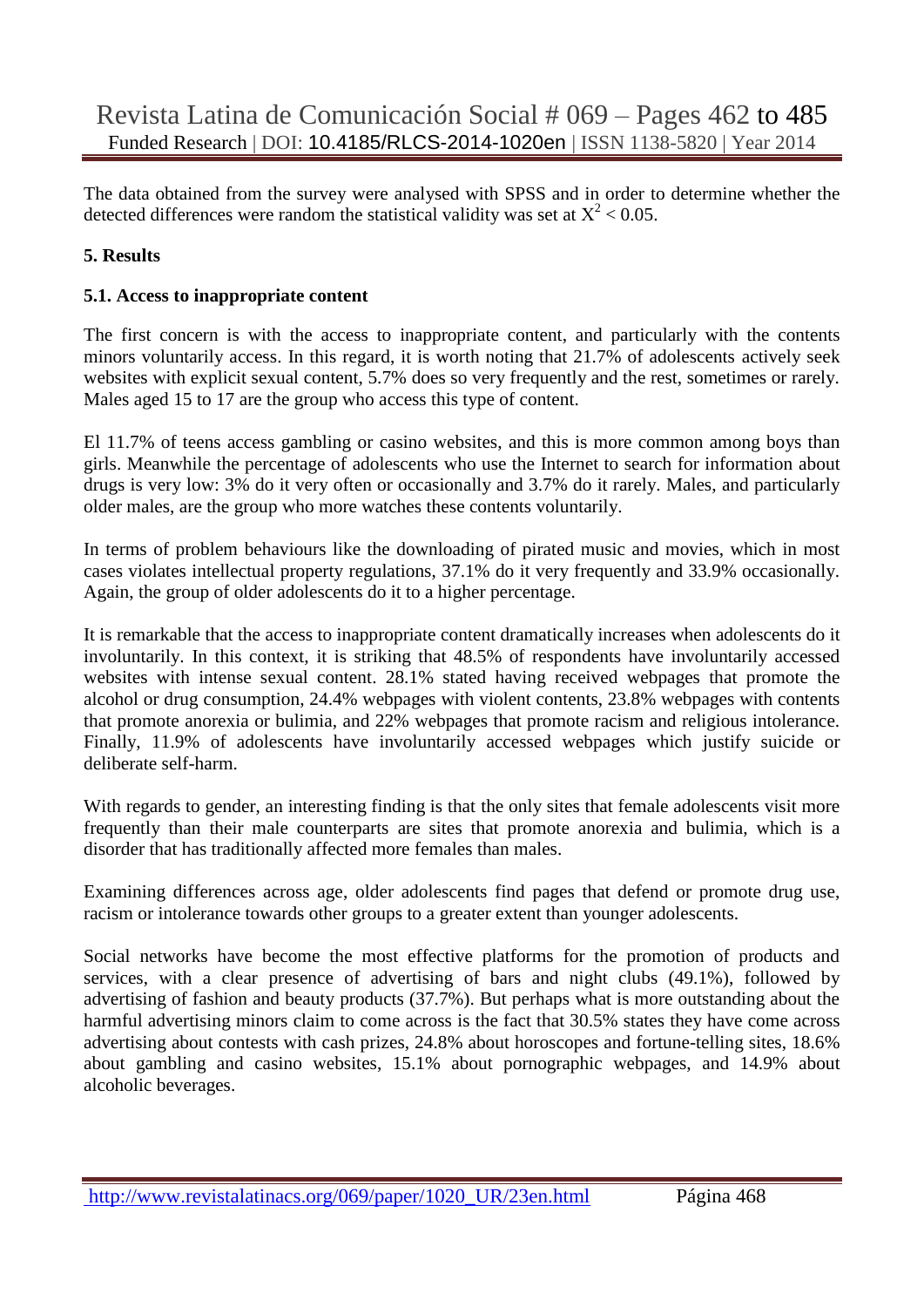In terms of age, minors aged 15 to 17 years recognise that they come across a greater amount of advertising of this type. In terms of gender, males come cross more advertising about pornographic websites, contests with money prizes, alcoholic beverages and online gambling and casinos. Females, however, access advertising about horoscope services to a much greater degree than males. Finally, although the differences according the ownership of the school attended by respondents are significant in all tested categories, they are hardly relevant with the exception of the reception of horoscope advertising and pornographic websites among students from public schools.

## **5.2. Contact with strangers and privacy on the Internet**

Another aspect that we have analysed is the risk behaviours that are performed by minors and could compromise their online security and privacy. With regards to the first point, 20.9% of adolescents use Internet, frequently or occasionally, to "flirt/hook-up" and 20.5% to search for new friends. However, when adolescents are asked to specify what types of people the talk to through the different services and applications, only 7.6% admitted talking to strangers of the same age and 3.8% with strangers of different ages.

Taking into account gender differences, men show greater rashness and performed risk behaviours more commonly than women in all options: "flirt/hook-up", find new friends, talking to strangers of the same or different age and making their social networks profile visible to all people. Although, overall, only a small percentage of adolescents do not take precautions in this regard: 12.2% sometimes give access to some strangers and 3.3% give access to anybody.

With regards to age, older tends stand out for their risk online behaviours in terms of looking for friends, flirting/hooking-up or accepting strangers in their social networks.

Although it is not decisive, contact with strangers is one of the main causes of risk that can lead to more serious consequences, such as harassment and threats. And even though they constitute a small percentage, 3.4% of adolescents make contact with strangers online or face to face, with a noticeable oscillation between boys and girls and an insignificant oscillation across age groups.

The percentage of adolescents who receive contact requests from strangers rises dramatically. 34.9% has been requested by strangers to make contact via phone or e-mail and 12.8% has been requested to make face-to-face contact. The targets of these requests tend to be, to a greater extent, women aged 15 to 17 years.

One of the most outstanding findings is the use adolescents give to social networks as channels to make contact with strangers. In fact, more than eight out of ten women admit to have made contact with strangers over the Internet, and to have maintained that relationship through a social network (MySpace, Tuenti, etc.). With regards to differences across age groups, the percentage is almost 70% in the 12-14 age group and almost 77% in the 15-17 age group. The rest of the contact options reach low percentages, with small differences between those that made contact via multi-play games, chats, forums and Messenger.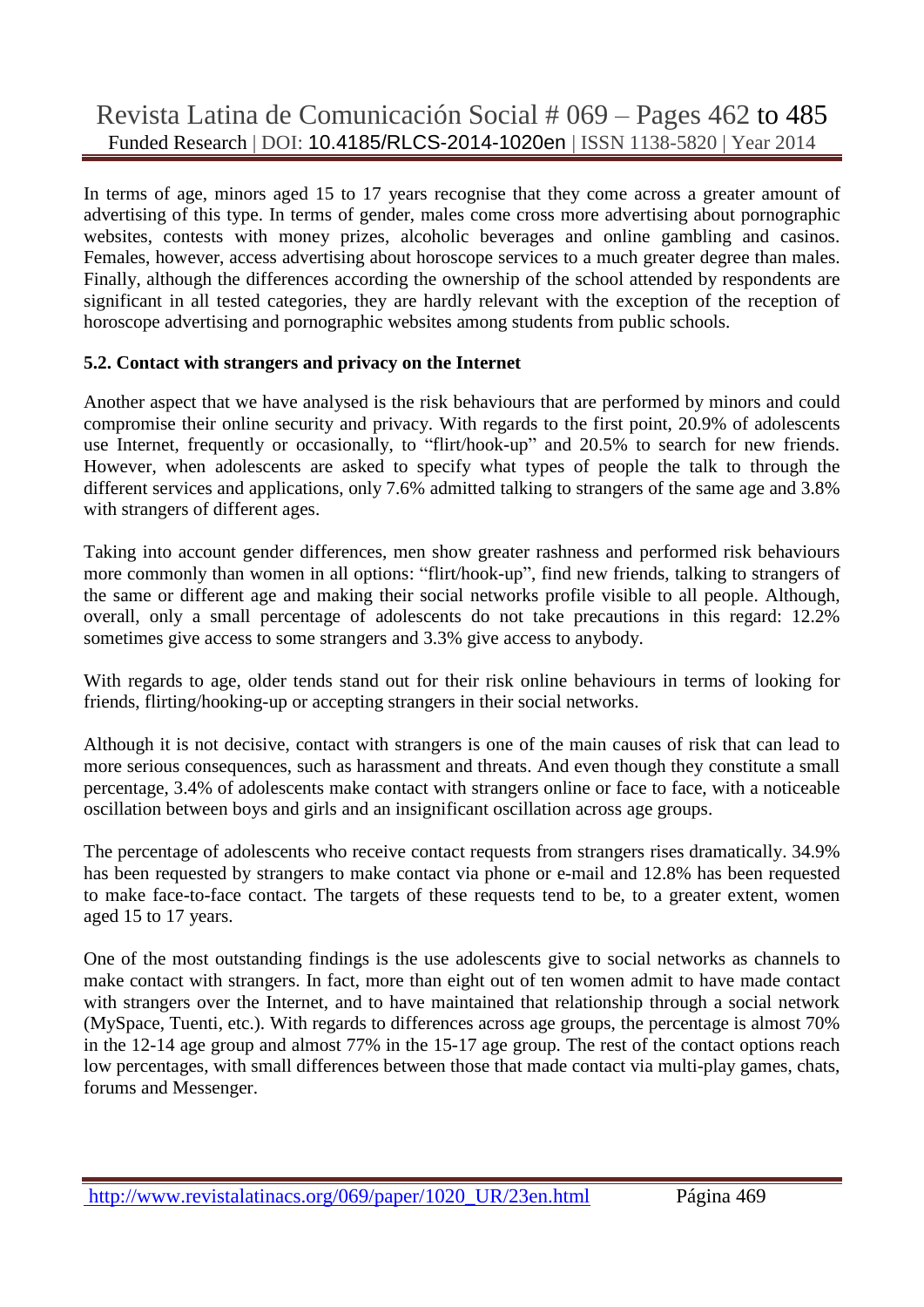The older group of adolescents (13.3%) and the male group of adolescents (11.6%) are the groups that admit making face-to-face contact with strangers the most, although the frequency has not overcome the five times. The reasons are different according to sex: boys want to "flirt/hook-up" and girls want to expand their circle of friends.

Friends tend to be the main companions when attending these meetings. This is recognised by just under half of the 12-14-year-olds and the girls. The second alternative is to go to meet the stranger alone, and this occurs to a greater extent among 15-17-year-olds and boys. In third position are those who did not go to the meeting, followed by those who went to the meeting with other people (like relatives), which occurs more commonly among older and male adolescents.

Friends are those entrusted the most by adolescents to tell their experiences, even above their parents; but about 12% of adolescents have not told anybody about their adventures*.*

This type of dating experiences has been generally positive or neutral because a large majority, particularly women (86.4%), claim that they now have a new friend. However, some of them recognise that the experience was unpleasant or dangerous. This mainly occurs among males who, as mentioned, tend to take more risks.

Of the adolescents, 70.1% disclosed their full name in their social network profile –which is not surprising since this is necessary for identifying— and 25.4% often share personal photos and videos. More problematic is the percentage of adolescents who reveal personal data to strangers: full name (19.4%), email address, Messenger or phone (9%), school (8.1%), personal photos or videos (7.3%) and home address (2.6%). Adolescents aged 15-17 years tend to disclose more personal data to strangers, mainly the name and surnames, email address, phone number, and school.

#### **5.3. Perceptions of personal risk, cyberbullying and harassment**

There are remarkable differences across age groups in the perception of the risk situations related to the school mobbing or online harassment of different types: adolescents aged 15-17 years detect these types of situations more clearly in their environment than the younger group, while the identification of this type of offences is even across gender groups.

More than one third of the younger group of adolescents and almost 55% of those aged 15-17 years have detected offensive comments or images in their online environments. Insults, mocking and threats have been detected by four in ten adolescents aged 15-17 years. The perception of these types of harassment in the online environment is higher among adolescents studying in private schools than among those studying in public schools.

Also noteworthy is the fact that a quarter of adolescents know online dating situations that can harm someone, with similar percentages among boys and girls, but with a difference of almost thirteen points between the younger and older age groups (32% 19.5%, respectively). In relation to this, 18% of the younger group of adolescents and a third of the older group of adolescents have identified situations related to sexual activities, like performing obscene acts in the webcam or sending sexual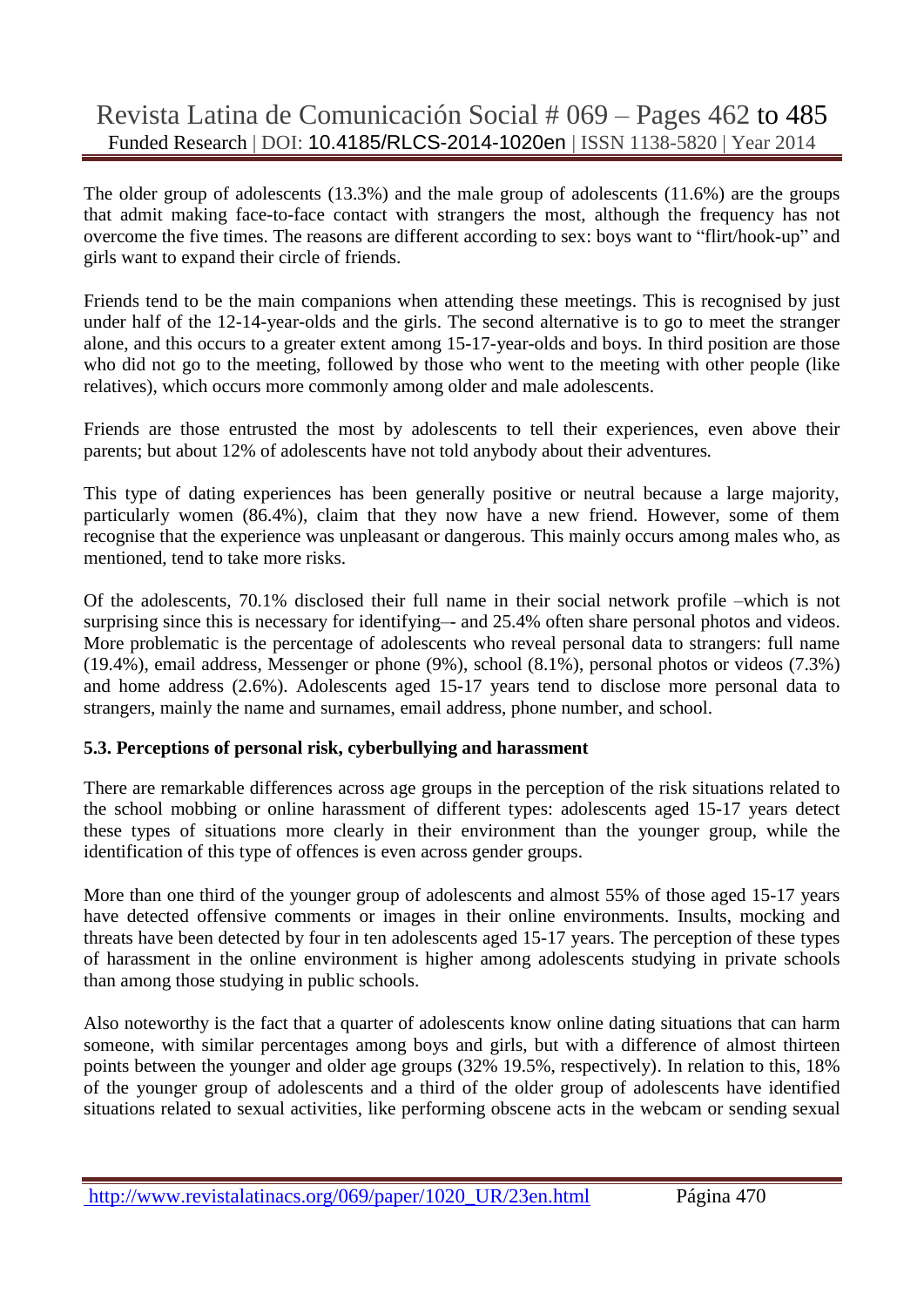comments or images. In regards to the genre, three of every ten men compared to 19% of women noted some cases of this type.

With regards to the situations that adolescents experience in their own environment, 35.6% claim to have seen someone intruding in the computer of another person or institution, and this is more frequent among 15-17-year-olds.

The percentages of the risk that directly affect adolescents are considerably lower than those that they have experienced in their own environment. The highest percentage refers to the reception of obscene requests from adolescents aged 15-17 years (12.6%). This situation affects more males (10.1%) that females (7.3%).

In this context, male and older adolescents are the groups that more commonly have received sexually-explicit messages or images. With regards to the rest of the identified risk situations, 1.2% of female adolescents have requested a face-to-face meeting with a stranger while 8% also of female adolescents have been victims of insults, mockery, threats, blackmail and harassment, in general, on the Internet.

Almost half of adolescents, about 47%, acknowledge to have been involved in situations of risk at least on one occasion, being this significantly more common among women (51%) than among men. Again, social networks are the main channel for this kind of behaviour: 59.7% of those who claim to have perceived some of these situations in their environment note that this took place in social networks, and 77.5% of those who received contact requests from strangers or were the target of mockery online, endured this situation through the social networks.

Finally, in addition to the 20% of adolescents who have been victims of impersonation on the Internet, we must add the 15% of adolescents who do not know whether they have been ever affected by this situation.

## **5.4. Problematic Internet use/perception of Internet dependence**

One of the problems associated with the emergence of the internet in the everyday lives of adolescents is the possible problem of dependence. In this sense, 7.5% of adolescents admitted that not having Internet access for several days in a row would affect their mood and 35.3% admitted this would bother them but it would not be a serious problem. The perception of discomfort is higher among female adolescents, older adolescents and those studying in private schools.

The frequency of use is a variable closely linked to the degree of dependence: 11.5% of the adolescents spend between three and five hours on the Internet and 5.5% spend more than five hours on weekdays, and this percentage is higher among older adolescents. This fact is worrying since it can reduce the time adolescents spend on other activities, whether educational, social or familyrelated, physiological (sleep, eat). In fact, 12.5% admit their school performance decreased as a consequence, 10.7% reduced their sleep hours, and 4.5%, reduced the time they spend with friends.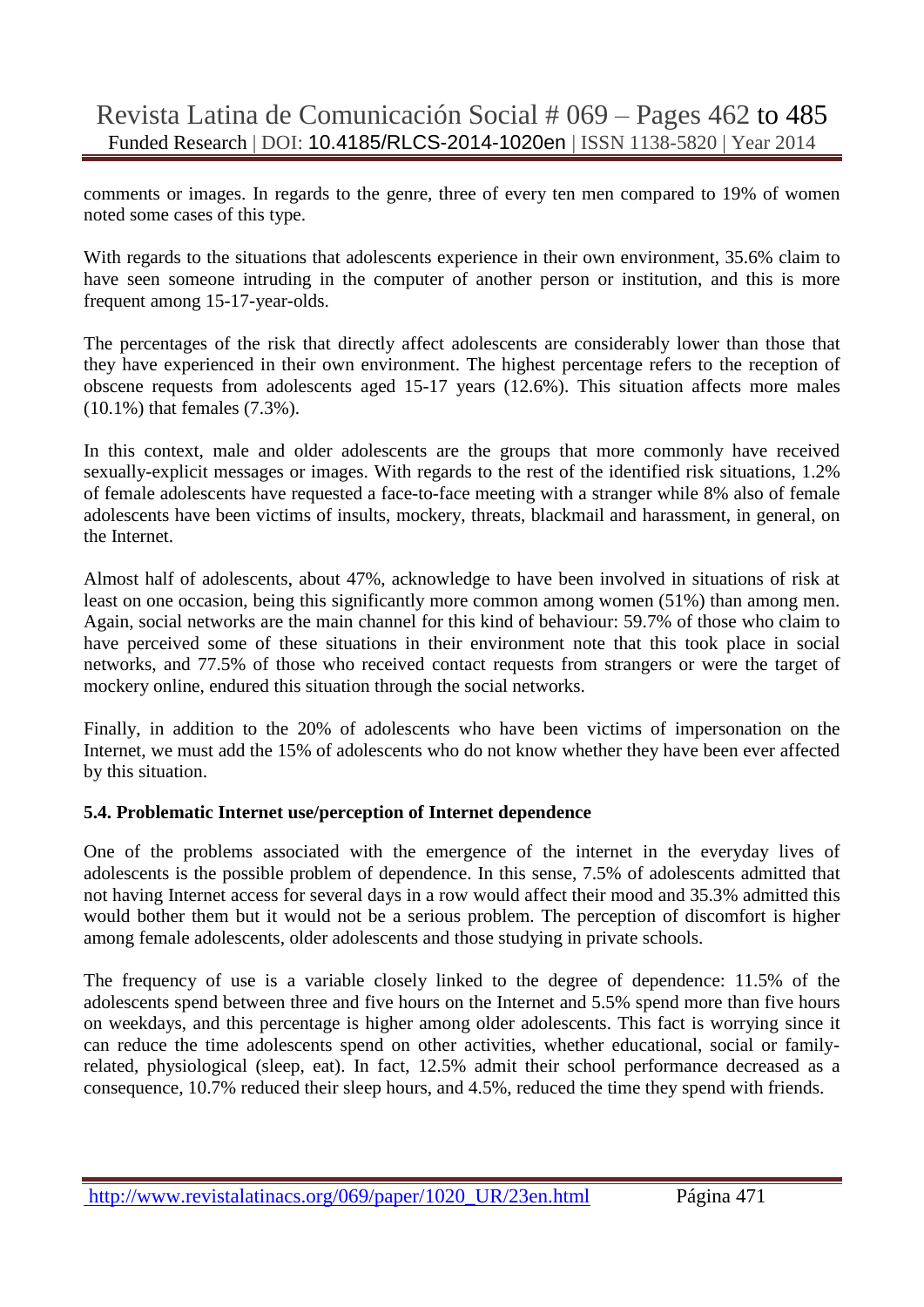The data obtained suggests the increasing popularity of the social networks, to the point that 40% admits that it would be hard for them to stay continuously disconnected; a feeling that is more common among female adolescents and those aged 15-17 years. It should also be noted that more than 37% of adolescents claim that it would not be hard for them to leave the websites they regularly visit. However, it is important to talk again about the perceptions which contrast with actual number of hours adolescents spend in front of the Internet.

## **5.5. Knowledge and practices of Internet security**

Almost half of the adolescents trust Internet fully, mainly teen boys. However, almost the same percentage knows that posted pictures can be copied or edited on the Internet and for this reason they claim to be very careful about what they post.

Similar percentages of adolescents recognise that they do not read the privacy policies of the websites that requested their personal data to register, although younger adolescents are more cautious in this regard. This tells us that around 50% of adolescents, regardless of their age or gender, are precautions and take some security measures, which are self-learnt or non-Internet-based tools.

In terms of avoiding parental controls, around 40% of adolescents stated that they have no interest to avoid parental controls and do not even know how to do so. However, 18% of adolescents claim that they often elude the restrictions imposed by their parents, and this percentage is much higher among boys. Moreover, it is important to note that 9.7% of adolescents do not know how to avoid parental control but would like to know how to do it, and this is more common among female and older adolescents.

## **6. Conclusions and discussion**

The objective of this article is to offer a diagnosis of the different risks faced by Spanish adolescents (aged 12-17 years) on the Internet, and to determine the influence of such variables as age, sex and ownership type of the school they attended.

First, the article examined the exposure, both involuntary and voluntary, to inappropriate content in cyberspace such as pornography, violence, racism, promotion of alcohol and drugs and food disorders. The high percentage of adolescents who claim to visit webpages with explicit sexual content is remarkable. The percentage increases significantly when talking about adolescents that involuntarily access these types of contents. This trend is confirmed in the same way also in the context of social networks.

One of the most important uses given to the Internet (by about 20%), in general, and the social networks, in particular, is as a tool to make new friends, including also those that develop into a romantic relationship. This use involves contact with strangers in a significant percentage. On the other hand, 34.9% of adolescents admitted having received contact requests from strangers.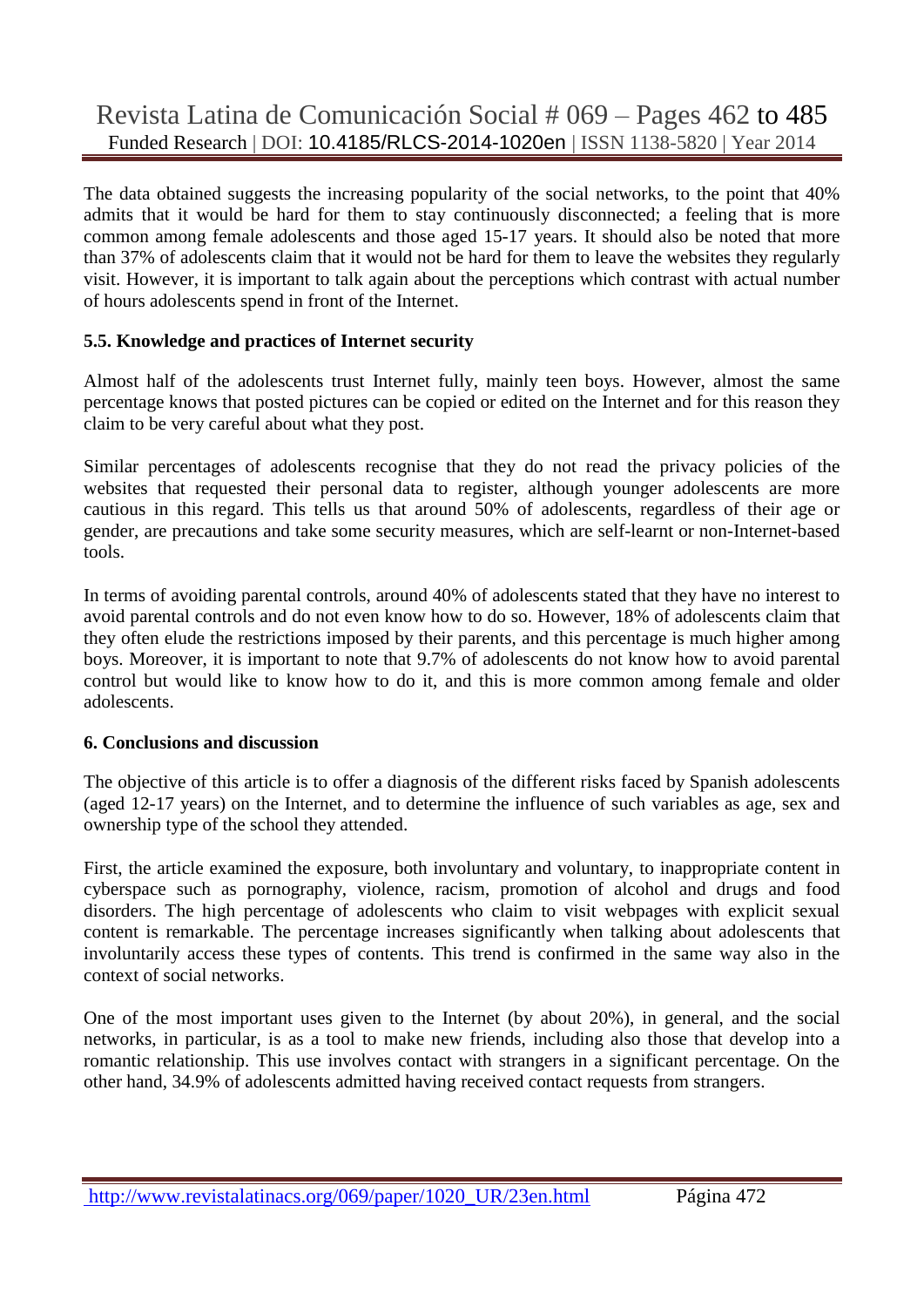In the same way, various forms of online harassment have become normalised in the online spaces visited by adolescents. More than half of the respondents have directly witnessed harassment-related practices –insults, mockery and threats. The number of those who claim to have suffered harassment is also significant.

Among the direct indicators of problematic Internet use, this study confirms the high percentage of adolescents who spend excessive time on the Internet. Moreover, although to a lesser extent, there are relevant percentages of adolescents who are addicted to some Internet services, who have had a poor school performance as a consequence of their internet dependence, and who use the Internet for long hours and until the early morning.

On the other hand, there are high percentages of adolescents who trust the Internet, but also admit having suffered situations of risk (about 47% and 51%, respectively).

The study detected differences according to age, gender, and ownership of the school. Younger adolescents are less exposed, voluntarily and involuntarily, to inappropriate content, are more cautious about talking to strangers or disclosing personal information on the Internet, although they trust more the Internet and are less interested in avoiding parental controls. In general, as adolescents become older there is an increase in the risk situations they faced online, in the time they spend in the Internet, and in the perception of the effects of Internet use on their school performance, their sleep hours, and relationships with friends.

In terms of the influence of gender, teen boys recognised to a greater extent been involuntarily exposure to inappropriate content, and this is particularly noticeable with regards to websites with sexual content. Teen boys are also seeking greater contact with strangers, whereas the teen girls receive more contact requests from strangers.

The motives to seek contact with strangers were varied: teen boys want to flirt/hook-up and have different experiences while teen girls want to expand their network of contacts. Moreover, teen girls who met with strangers had more positive experiences and shared that with more friends and family. Teen girls also seem more sensitive to the perception of situations related to cyberbullying and harassment that occur in their environment, while male adolescents are more sensitive to the perception of situations of a sexual nature. Teen girls receive more obscene requests and cyberbullying and boys receive more sexual content. Finally, guys trust more on the Internet, avoiding parental controls to a greater extent and are more dependent on online sexual contents.

The ownership type of the school attended by adolescents should be taken into account when examining access to online spaces with sexual content (which is greater among adolescents from public schools) and the perception of situations related to online cyberbullying and harassment (which is greater among adolescents from private schools). However the ownership type of the school attended by adolescents is not significant when examining the situations of harassment and violence experienced directly by adolescents.

In terms of the limitations and future lines of research, it is pertinent to highlight the need to include longitudinal studies that document the evolution of the risks faced by minors on the Internet,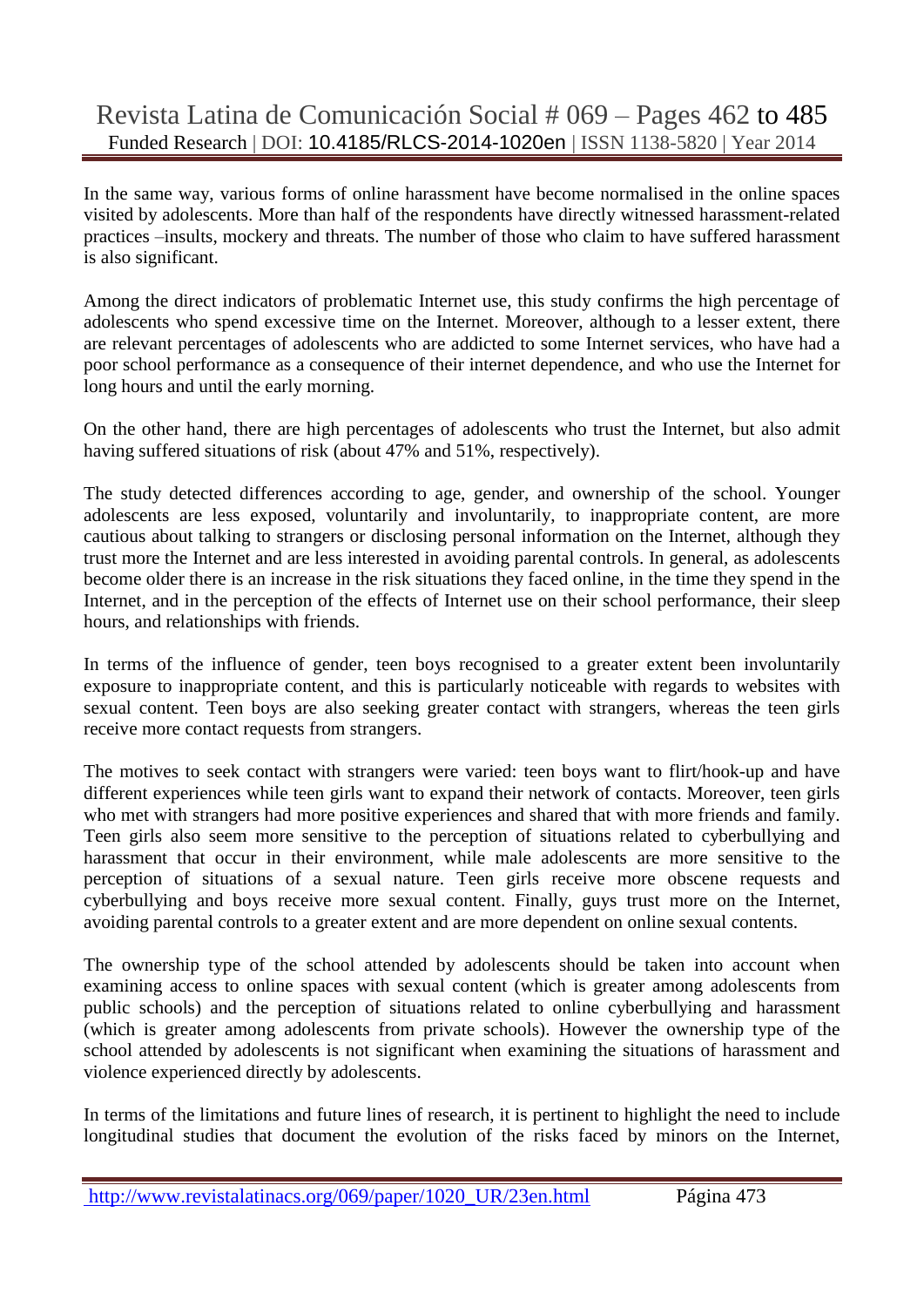perception and influence of these risk situations, as well as the strategies and practices used by adolescents to cope with these risks. Finally, it would be necessary to analyse in more detail and depth the possible Internet uses which result problematic for adolescents in order to produce a protocol for action according to minors' problematic uses.

Finally, the results obtained highlight the need for a more effective control and counselling from parents and teachers in order to provide adolescents with sufficient information and tools so that they can limit those risks or at least tackle them.

|                                                                                               | $12 - 14$<br>vear-olds | $15-17$<br>vear-olds | <b>Males</b> | <b>Females</b> | <b>Public</b><br>school | <b>Private</b><br>school |  |  |  |
|-----------------------------------------------------------------------------------------------|------------------------|----------------------|--------------|----------------|-------------------------|--------------------------|--|--|--|
| VOLUNTARY ACCESS TO INAPPROPRIATE CONTENT. I use Internet (very frequently) to:               |                        |                      |              |                |                         |                          |  |  |  |
| Search for information about drugs                                                            | $0.6\%$                | 2.4%                 | 2.3%         | 0.6%           | 1.5%                    | 1.1%                     |  |  |  |
| Access to sexual websites                                                                     | 3.1%                   | 8.9%                 | 10.7%        | 0.8%           | 6.6%                    | 4.0%                     |  |  |  |
| Access to gambling or casino websites                                                         | $2.2\%$                | 3.4%                 | 4.7%         | 0.8%           | 3.2%                    | 1.8%                     |  |  |  |
| Downloading pirated files (music)                                                             | 31.6%                  | 43.7%                | 37.4%        | 36.8%          | 37.6%                   | 363.1%                   |  |  |  |
| UNINTENTIONAL ACCESS TO INAPPROPRIATE CONTENT. I have received the following type of content: |                        |                      |              |                |                         |                          |  |  |  |
| Pages that defend and promote<br>anorexia or bulimia                                          | 22.7%                  | 25.2%                | 23.5%        | 24.1%          | 24.2%                   | 23.0%                    |  |  |  |
| Pages that defend and promote alcohol<br>and drug consumption                                 | 23.6%                  | 33.3%                | 32.1%        | 24.1%          | 27.4%                   | 29.3%                    |  |  |  |
| Pages defending and promoting suicide<br>or deliberate self-harm                              | 12.1%                  | 11.6%                | 13.0%        | 11.0%          | 11.8%                   | 12.3%                    |  |  |  |
| Pages with strong sexual content                                                              | 29.3%                  | 48.5%                | 45.1%        | 31.0%          | 36.6%                   | 41.0%                    |  |  |  |
| Pages that defend and promote racism<br>or hatred of certain groups                           | 20.6%                  | 23.5%                | 23.1%        | 20.7%          | 22.1%                   | 21.6%                    |  |  |  |
| Pages about fights, beatings or people<br>ridiculing someone                                  | 22.7%                  | 26.5%                | 25.8%        | 22.9%          | 24.1%                   | 25.2%                    |  |  |  |
| ACCESS TO INAPPROPRIATE CONTENT THROUGH ADVERTISING ON SOCIAL NETWORKS. I have received       |                        |                      |              |                |                         |                          |  |  |  |
| the following type of advertising in the social networks:                                     |                        |                      |              |                |                         |                          |  |  |  |
| Contests with money prizes                                                                    | 25.7%                  | 35.5%                | 33.3%        | 27.7%          | 30.8%                   | 29.8%                    |  |  |  |
| Horoscopes, future-telling services                                                           | 21.8%                  | 27.9%                | 19.9%        | 29.6%          | 26.2%                   | 21.9%                    |  |  |  |
| Gambling, casinos                                                                             | 14.3%                  | 23.0%                | 24.7%        | 12.5%          | 19.2%                   | 17.2%                    |  |  |  |
| Sex pages                                                                                     | 12.9%                  | 17.4%                | 21.0%        | 9.4%           | 16.3%                   | 12.8%                    |  |  |  |
| Alcoholic beverages                                                                           | 9.8%                   | 20.4%                | 17.1%        | 12.8%          | 15.9%                   | 13.0%                    |  |  |  |

Table 1. Access to inappropriate contents across age groups, sex groups and school ownership types

Source: Authors' own creation. Statistically significant differences for  $\chi^2$  < 0.05 appear in bold.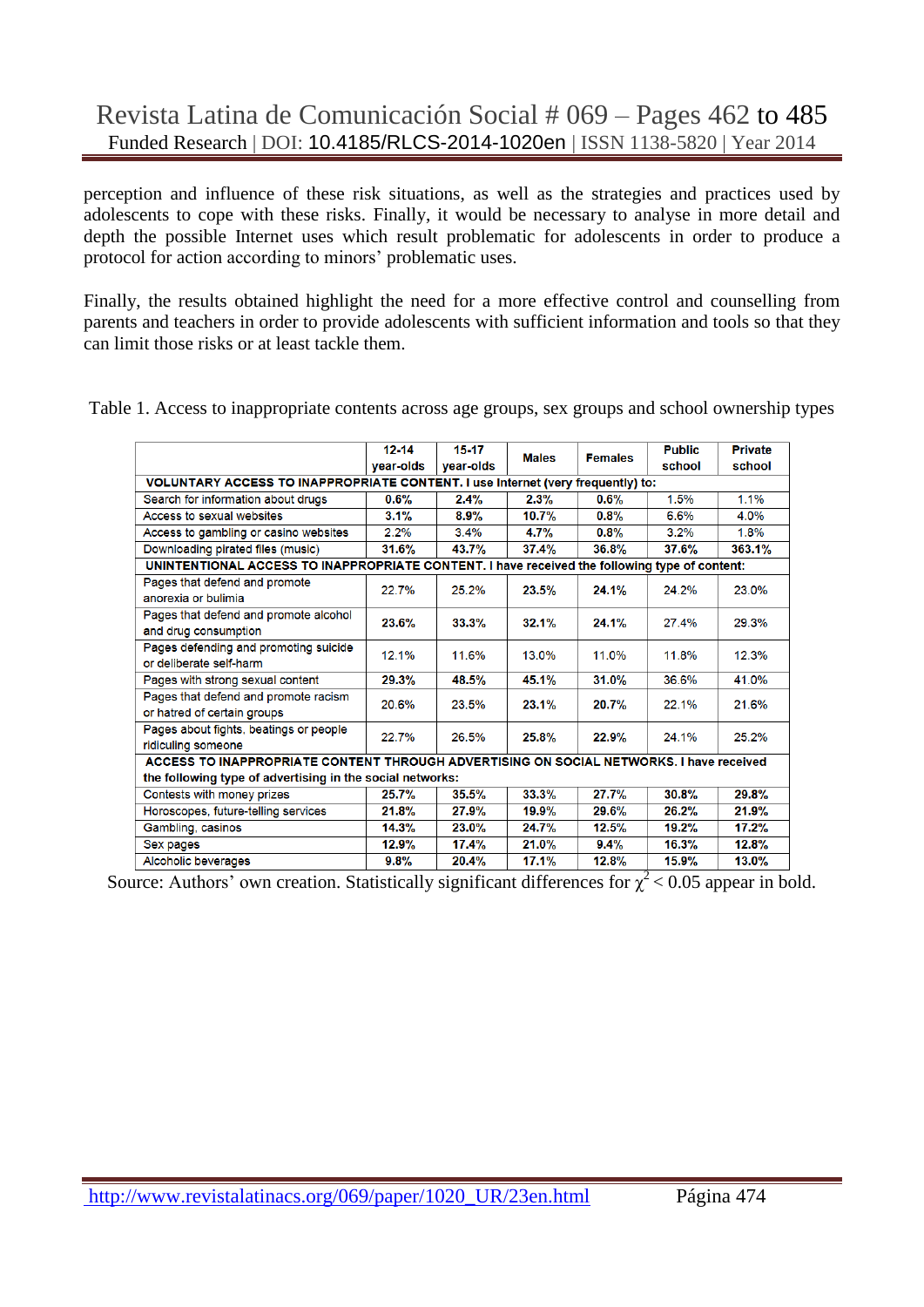#### Table 2. Contact with strangers and privacy on the Internet across age groups, sex groups and school ownership types

|                                                                            | $12 - 14$ | $15 - 17$ | <b>Males</b> | <b>Females</b> | <b>Public</b> | <b>Private</b> |
|----------------------------------------------------------------------------|-----------|-----------|--------------|----------------|---------------|----------------|
|                                                                            | vear-olds | vear-olds |              |                | school        | school         |
| VOLUNTARY CONTACT WITH STRANGERS. I use the Internet (very frequently) to: |           |           |              |                |               |                |
| Flirt/hook-up                                                              | 6.8%      | 9.7%      | 12.5%        | 3.8%           | 8.1%          | 8.2%           |
| Find new friends                                                           | 6.2%      | 4.0%      | 6.2%         | 4.3%           | 5.0%          | 5.7%           |
| Talk to strangers of my own age                                            | $6.0\%$   | $9.6\%$   | 9.3%         | 5.9%           | 7.3%          | 8.2%           |
| Talk to younger or older strangers                                         | 3.1%      | 4.8%      | 5.5%         | 2.2%           | 4.0%          | 3.5%           |
| PEOPLE ACCEPTED IN SOCIAL NETWORKS                                         |           |           |              |                |               |                |
| Only friends I know personally                                             | 66.9%     | 59.9%     | 61.0%        | 65.9%          | 61.7%         | 67.0%          |
| Only friends or acquaintances of my                                        | 53.3%     | 58.5%     | 53.2%        | 58.4%          | 56.6%         | 54.1%          |
| friends                                                                    |           |           |              |                |               |                |
| Some strangers, sometimes                                                  | 9.5%      | 15.0%     | 13.8%        | 10.5%          | 12.2%         | 12.1%          |
| Everyone                                                                   | 2.6%      | 4.0%      | 4.9%         | 1.7%           | 3.7%          | 2.5%           |
| <b>DATA PROVIDED TO STRANGERS</b>                                          |           |           |              |                |               |                |
| My name and surname                                                        | 16.8%     | 22.5%     | 18.4%        | 20.4%          | 19.1%         | 19.9%          |
| My email address/Messenger/phone                                           | 5.2%      | 13.5%     | 9.8%         | 8.1%           | 9.0%          | 8.9%           |
| Name of my school                                                          | 6.4%      | 10.2%     | 8.8%         | 7.4%           | 7.8%          | 8.7%           |
| Pictures and videos in which I appear                                      | 5.6%      | 9.2%      | 7.4%         | 7.1%           | 7.0%          | 7.8%           |
| The address of my house                                                    | 1.5%      | 3.9%      | 3.5%         | 1.7%           | 2.8%          | 2.1%           |
| A bank account number or credit card                                       | 0.3%      | $0.6\%$   | 0.8%         | 0.1%           | 0.5%          | 0.3%           |
| <b>IDENTIFICATION</b> (name used in social network profiles)               |           |           |              |                |               |                |
| First and last names                                                       | 67.1%     | 73.2%     | 70.1%        | 70.1%          | 69.2%         | 71.8%          |
| First name                                                                 | 31.1%     | 26.1%     | 29.2%        | 28.2%          | 30.1%         | 25.7%          |
| Nickname my friends call me                                                | 14.1%     | 12.6%     | 16.5%        | 10.2%          | 14.0%         | 12.0%          |
| A funny nickname                                                           | 10.6%     | 9.3%      | 11.3%        | 8.7%           | 10.3%         | 9.3%           |
| A fictitious name                                                          | 9.5%      | 9.3%      | 9.1%         | 9.7%           | 9.7%          | 8.8%           |
| Unanswered                                                                 | 1.4%      | 0.9%      | 1.3%         | 1.0%           | 0.8%          | 1.9%           |

Source: Authors' own creation. Statistically significant differences for  $\chi^2$  < 0.05 appear in bold.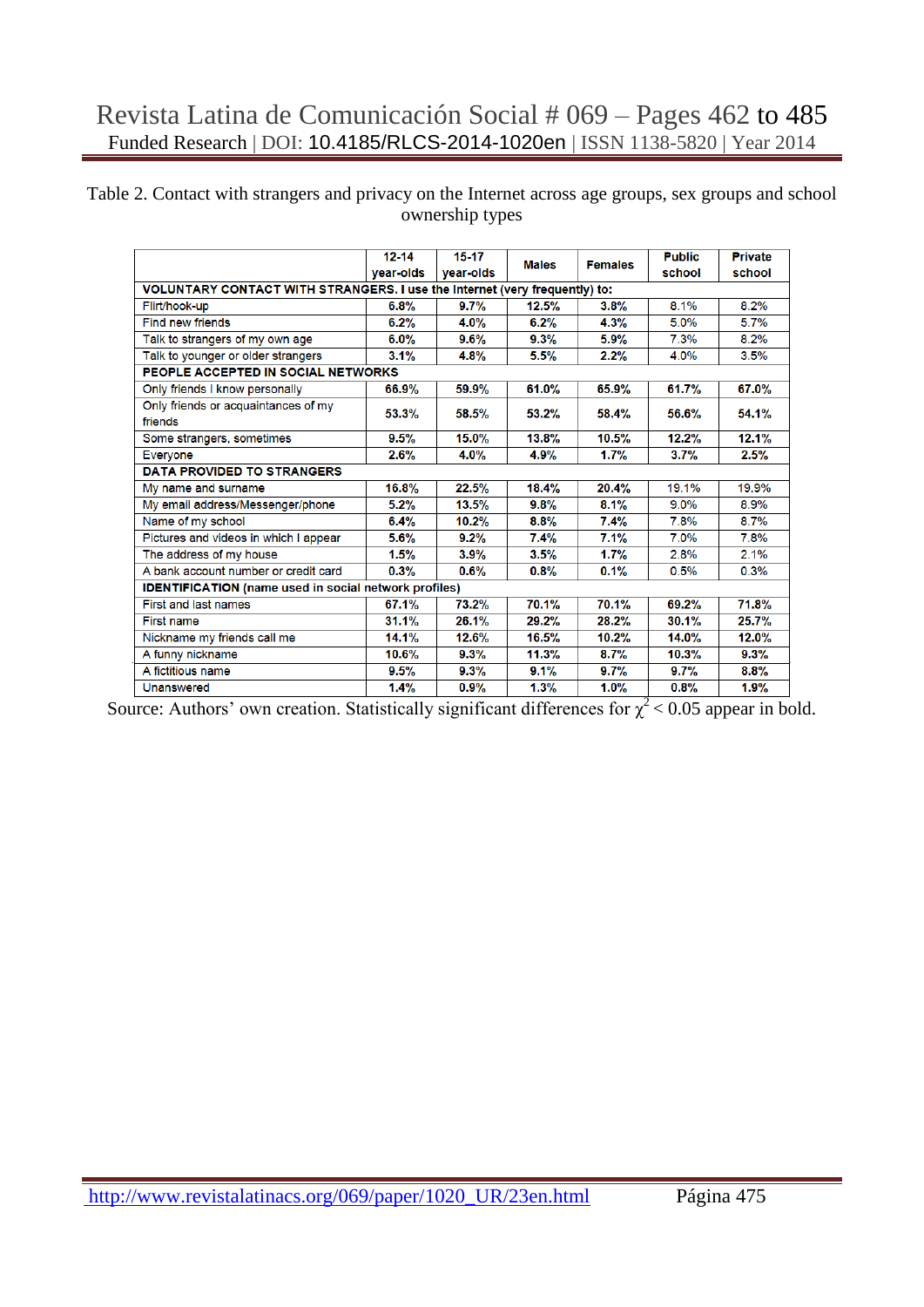#### Table 3. Contact with strangers across age groups, sex groups and school ownership types

|                                                                                                     | $12 - 14$  | $15 - 17$  |              |                | <b>Public</b> | <b>Private</b> |
|-----------------------------------------------------------------------------------------------------|------------|------------|--------------|----------------|---------------|----------------|
|                                                                                                     | year-olds  | year-olds  | <b>Males</b> | <b>Females</b> | school        | school         |
| I HAVE REQUESTED STRANGERS TO GET IN TOUCH                                                          |            |            |              |                |               |                |
| Via phone or email                                                                                  | 2.0%       | 4.5%       | 4.4%         | 1.8%           | 3.1%          | 3.1%           |
| Face to face                                                                                        | 2.2%       | 2.8%       | 3.7%         | 1.2%           | 2.4%          | 2.5%           |
| STRANGERS HAVE REQUESTED ME TO GET IN TOUCH                                                         |            |            |              |                |               |                |
| Via phone or email                                                                                  | 29.2%      | 41.8%      | 27.9%        | 41.9%          | 33.7%         | 37.5%          |
| Face to face                                                                                        | 9.8%       | 16.3%      | 10.1%        | 15.5%          | 12.4%         | 13.5%          |
| Media used to contact strangers (only those who have received and requested contact with strangers) |            |            |              |                |               |                |
|                                                                                                     |            |            |              |                |               |                |
| Social networks (Tuenty, my space,<br>$etc.$ )                                                      | 69.7% *    | 76.7% *    | 69.2%        | 80.5%          | 72.8%         | 75.0%          |
| Multi-play games                                                                                    | 38.4% *    | $36.1\%$ * | 50.1%        | 16.6%          | 36.4%         | 38.6%          |
|                                                                                                     |            |            |              |                |               | 45.7%          |
| Chats and forums                                                                                    | $31.0\%$ * | 40.8% *    | 41.8%        | 27.5%<br>31.4% | 31.5%         |                |
| Messenger                                                                                           | 32.5% *    | 37.9% *    | 37.9%        |                | 32.7%         | 40.7%          |
| Email                                                                                               | 19.7% *    | $20.2\%$ * | 23.4%        | 14.6%          | 16.5%         | 26.7%          |
| Mobile phone message                                                                                | $7.2%$ *   | $9.4\%$ *  | 7.6%         | 9.6%           | 8.2%          | 8.8%           |
| <b>Unanswered</b>                                                                                   | $6.5\% *$  | $5.4\%$ *  | 6.6%         | 4.8%           | 6.9%          | 4.0%           |
| TIMES THEY AGREED TO MEET WITH STRANGERS                                                            |            |            |              |                |               |                |
| 1-5 times                                                                                           | 7.3%       | 13.3%      | 11.6%        | 8.6%           | 10.2%         | 9.7%           |
| 5-10 times                                                                                          | 0.6%       | 1.3%       | 1.2%         | 0.7%           | 1.2%          | 0.3%           |
| $+10$ times                                                                                         | 2.7%       | 3.7%       | 5.4%         | 0.9%           | 2.9%          | 3.8%           |
| <b>Unanswered</b>                                                                                   | 0.4%       | 0.5%       | 0.5%         | 0.4%           | 0.3%          | 0.8%           |
| <b>REASONS TO AGREE TO MEET WITH STRANGERS</b>                                                      |            |            |              |                |               |                |
| Flirt/hook-up                                                                                       | 36.6%      | 48.7%      | 50.7%        | 31.4%          | 43.4%         | 44.4%          |
| Make new friends                                                                                    | 39.9%      | 35.8%      | 32.4%        | 46.7%          | 39.3%         | 33.7%          |
| Meet people with same hobbies                                                                       | 21.7%      | 14.5%      | 14.8%        | 22.1%          | 16.1%         | 20.2%          |
| For fun                                                                                             | 17.0%      | 11.0%      | 13.8%        | 12.9%          | 12.5%         | 15.6%          |
| To experience something different                                                                   | 8.8%       | 11.0%      | 11.3%        | 8.0%           | 10.7%         | 8.9%           |
| Because my friends do it too                                                                        | 5.1%       | 9.7%       | 7.8%         | 7.7%           | 8.6%          | 6.1%           |
| Other reasons                                                                                       | 24.6%      | 21.2%      | 25.3%        | 17.6%          | 21.7%         | 24.4%          |
| <b>Unanswered</b>                                                                                   | 2.4%       | 1.8%       | 2.2%         | 1.9%           | 1.5%          | 3.4%           |
| DID YOU ACTUALLY MET WITH THE PERSON YOU AGREED TO MEET AND WHO ACCOMPANIED YOU                     |            |            |              |                |               |                |
| I did not go                                                                                        | 12.5%      | 8.5%       | 11.9%        | 7.2%           | 10.4%         | 9.7%           |
| I went by my self                                                                                   | 29.3%      | 39.1%      | 37.3%        | 31.0%          | 35.1%         | 35.0%          |
|                                                                                                     | 49.4%      | 39.8%      | 40.7%        | 49.0%          | 43.9%         |                |
| I went with friends                                                                                 |            |            |              |                |               | 43.3%          |
| I went with other people                                                                            | 4.5%       | 8.5%       | 7.4%         | 6.1%           | 6.1%          | 8.6%           |
| Unanswered                                                                                          | 5.1%       | 5.3%       | 4.4%         | 6.7%           | 5.6%          | 4.4%           |
| IN CASE YOU MEET WITH THE PERSON, WHAT HAPPENED?                                                    |            |            |              |                |               |                |
| We met, and now I have a new friend                                                                 | 72.4%      | 75.4%      | 67.2%        | 86.4%          | 78,0%         | 66.4%          |
| We met, but we have not seen each<br>other again                                                    | 9.3%       | 14.0%      | 13.3%        | 10.0%          | 10.7%         | 15.0%          |
| I went, but I did not find anyone                                                                   | 5.2%       | 2.7%       | 4.5%         | 2.3%           | 2.2%          | 6.8%           |
| I went, the person was not who I<br>expected, it was not unpleasant                                 | 1.6%       | 5.0%       | 5.0%         | 1.2%           | 3.3%          | 4.3%           |
| I went, but I stayed hidden                                                                         | 6.0%       | 1.9%       | 5.0%         | 1.1%           | 3.5%          | 3.8%           |
| I went and had a very unpleasant and<br>dangerous experience                                        | 1.7%       | 2.0%       | 2.5%         | 0.8%           | 2.8%          | $0.0\%$        |
| I went and had an unpleasant experience                                                             | 1.0%       | 0%         | 0%           | 1.1%           | 0%            | 1.3%           |
| <b>Unanswered</b>                                                                                   | 6.8%       | 2.6%       | 6.8%         | 0%             | 3.5%          | 5.9%           |
| WHO DID YOU TELL ABOUT THE ENCOUNTER                                                                |            |            |              |                |               |                |
| Friends from school and neighborhood                                                                | 58.7%      | 72.1%      | 63.7%        | 72,0%          | 68.3%         | 63.4%          |
| <b>Parents</b>                                                                                      | 23.8%      | 18.9%      | 16.6%        | 28.2%          | 17.8%         | 27.1%          |
| <b>Siblings</b>                                                                                     | 23.7%      | 15.3%      | 13.1%        | 28.2%          | 20.9%         | 13.8%          |
| Friends on forums or social networks                                                                | 19.8%      | 12.6%      | 13.3%        | 19.1%          | 14.5%         | 17.3%          |
| <b>Nobody</b>                                                                                       | 17.0%      | 9.9%       | 15.2%        | 8.4%           | 12.0%         | 14.1%          |
| Other                                                                                               | 4.0%       | 5.8%       | 4.4%         | 6.1%           | 6.2%          | 2.8%           |
| <b>Teachers</b>                                                                                     | 1.5%       | 0.6%       | 1.5%         | $0.0\%$        | 1.4%          | 0.0%           |
|                                                                                                     |            |            |              |                |               |                |
| Unanswered                                                                                          | 2.0%       | 3.3%       | 3.3%         | 1.9%           | 2.9%          | 2.5%           |

Source: Authors' own creation. Statistically significant differences for  $\chi^2$  < 0.05 appear in bold.

http://www.revistalatinacs.org/069/paper/1020\_UR/23en.html Página 476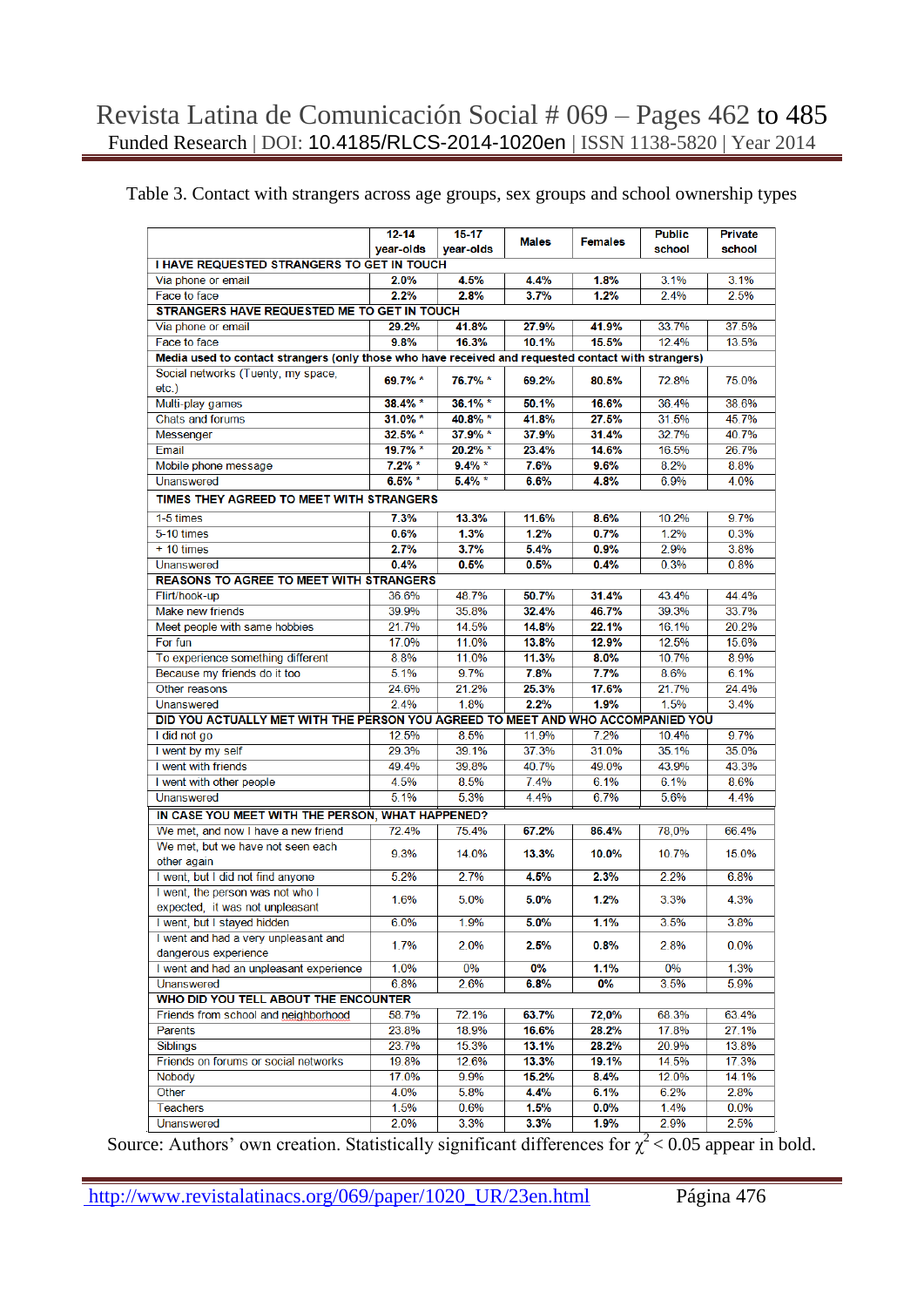Table 4. Perception of personal risk and of cyberbullying and harassment in their environment across age groups, sex groups and school ownership types

|                                                                                                              | $12 - 14$ | 15-17     |              |                | <b>Public</b> | Private |  |  |  |
|--------------------------------------------------------------------------------------------------------------|-----------|-----------|--------------|----------------|---------------|---------|--|--|--|
|                                                                                                              | year-olds | year-olds | <b>Males</b> | <b>Females</b> | school        | school  |  |  |  |
| <b>IDENTIFICATION OF RISK SITUATIONS THAT HAVE OCCURRED IN THEIR ENVIRONMENT</b>                             |           |           |              |                |               |         |  |  |  |
| Circulation of mockery or offensive                                                                          |           |           |              |                |               |         |  |  |  |
| comments and images against someone                                                                          | 38.7%     | 54.9%     | 43.6%        | 48.5%          | 44.0%         | 50.3%   |  |  |  |
| on the net                                                                                                   |           |           |              |                |               |         |  |  |  |
| Sending of insults, taunts, threats,                                                                         |           |           |              |                |               |         |  |  |  |
| blackmail and harassment over the                                                                            | 27.7%     | 41.8%     | 31.7%        | 36.6%          | 31.8%         | 39.0%   |  |  |  |
| Internet                                                                                                     |           |           |              |                |               |         |  |  |  |
| Sending of photos with provocative or                                                                        | 17.7%     | 35.5%     | 28.1%        | 23.5%          | 24.8%         | 28.0%   |  |  |  |
| erotic poses                                                                                                 |           |           |              |                |               |         |  |  |  |
| Organising the beating of someone on                                                                         | 19.5%     | 32.0%     | 24.6%        | 25.7%          | 23.3%         | 29.0%   |  |  |  |
| the Internet                                                                                                 |           |           |              |                |               |         |  |  |  |
| Performing lewd acts through the                                                                             | 8.5%      | 17.9%     | 14.7%        | 10.9%          | 12.4%         | 13.4%   |  |  |  |
| webcam, e.g. stripping                                                                                       |           |           |              |                |               |         |  |  |  |
| Sending of sexually explicit comments                                                                        | 9.6%      | 14.5%     | 15.5%        | 8.2%           | 11.2%         | 13.2%   |  |  |  |
| or images                                                                                                    |           |           |              |                |               |         |  |  |  |
| Unanswered                                                                                                   | 33.6%     | 20.0%     | 29.3%        | 25.5%          | 29.4%         | 23.6%   |  |  |  |
| <b>IDENTIFICATION OF PERSONAL RISK SITUATIONS</b>                                                            |           |           |              |                |               |         |  |  |  |
| Receiving requests to perform obscene                                                                        | 5.5%      | 12.6%     | 7.3%         | 10.1%          | 9.4%          | 7.2%    |  |  |  |
| acts through the webcam, like stripping.                                                                     |           |           |              |                |               |         |  |  |  |
| Receiving insults, taunts, threats,                                                                          | 8.2%      | 8.3%      | 7.6%         | 8.9%           | 8.0%          | 8.7%    |  |  |  |
| blackmail and harassment over the<br>Internet                                                                |           |           |              |                |               |         |  |  |  |
| Receiving sexually explicit comments or                                                                      |           |           |              |                |               |         |  |  |  |
| images                                                                                                       | 6.7%      | 9.3%      | 10.3%        | 5.6%           | 7.5%          | 8.7%    |  |  |  |
| Being the target of comments or images                                                                       |           |           |              |                |               |         |  |  |  |
| of mockery or offences on the Internet                                                                       | 3.4%      | 4.2%      | 4.0%         | 3.5%           | 3.8%          | 3.6%    |  |  |  |
| Asking a stranger to get in touch via                                                                        |           |           |              |                |               |         |  |  |  |
| phone or email                                                                                               | 2.0%      | 4.5%      | 4.4%         | 1.8%           | 3.1%          | 3.1%    |  |  |  |
| Asking a stranger to meet face to face                                                                       | 2.2%      | 2.8%      | 3.7%         | 1.2%           | 2.4%          | 2.5%    |  |  |  |
| <b>Unanswered</b>                                                                                            | 3.2%      | 2.0%      | 3.5%         | 1.9%           | 3.3%          | 1.4%    |  |  |  |
| NUMBER OF RISK SITUATIONS IN WHICH YOU HAVE BEEN INVOLVED                                                    |           |           |              |                |               |         |  |  |  |
| $\Omega$                                                                                                     | 59.0%     | 46.7%     | 57.8%        | 49.0%          | 53.7%         | 52.9%   |  |  |  |
| 1                                                                                                            | 21.9%     | 23.6%     | 19.1%        | 26.2%          | 21.8%         | 24.4%   |  |  |  |
| $\overline{2}$                                                                                               | 7.7%      | 14.7%     | 9.4%         | 12.4%          | 10.8%         | 11.1%   |  |  |  |
| 3                                                                                                            | 4.5%      | 7.1%      | 5.1%         | 6.2%           | 6.0%          | 4.9%    |  |  |  |
| 4                                                                                                            | 2.7%      | 4.7%      | 4.2%         | 3.0%           | 3.3%          | 4.2%    |  |  |  |
| 5 or more                                                                                                    | 1.0%      | 1.3%      | 1.0%         | 1.3%           | 1.1%          | 1.2%    |  |  |  |
| <b>Unanswered</b>                                                                                            | 3.2%      | 2.0%      | 3.5%         | 1.9%           | 3.3%          | 1.4%    |  |  |  |
| Impersonation: Has somebody (apart from your parents) impersonated you online or hacked your online accounts |           |           |              |                |               |         |  |  |  |
| in order to harm you?                                                                                        |           |           |              |                |               |         |  |  |  |
| No, never                                                                                                    | 69.6%     | 64.2%     | 68.4%        | 65.9%          | 66.6%         | 68.4%   |  |  |  |
| Yes, in a social network                                                                                     | 9.0%      | 10.5%     | 8.7%         | 10.7%          | 9.8%          | 9.4%    |  |  |  |
| Yes, in Messenger                                                                                            | 6.2%      | 9.2%      | 6.1%         | 9.1%           | 7.6%          | 7.4%    |  |  |  |
| Yes, in chat rooms                                                                                           | 3.2%      | 2.2%      | 3.8%         | 1.7%           | 2.8%          | 2.7%    |  |  |  |
| Yes, in blogs                                                                                                | 0.6%      | 0.7%      | 0.9%         | 0.4%           | 0.9%          | 0.2%    |  |  |  |
| I do not know                                                                                                | 14.0%     | 16.9%     | 15.5%        | 15.1%          | 15.5%         | 14.8%   |  |  |  |
| Unanswered                                                                                                   | 0.7%      | 0.5%      | 0.7%         | 0.5%           | 0.8%          | 0.1%    |  |  |  |

Source: Authors' own creation. Statistically significant differences for  $\chi^2$  < 0.05 appear in bold.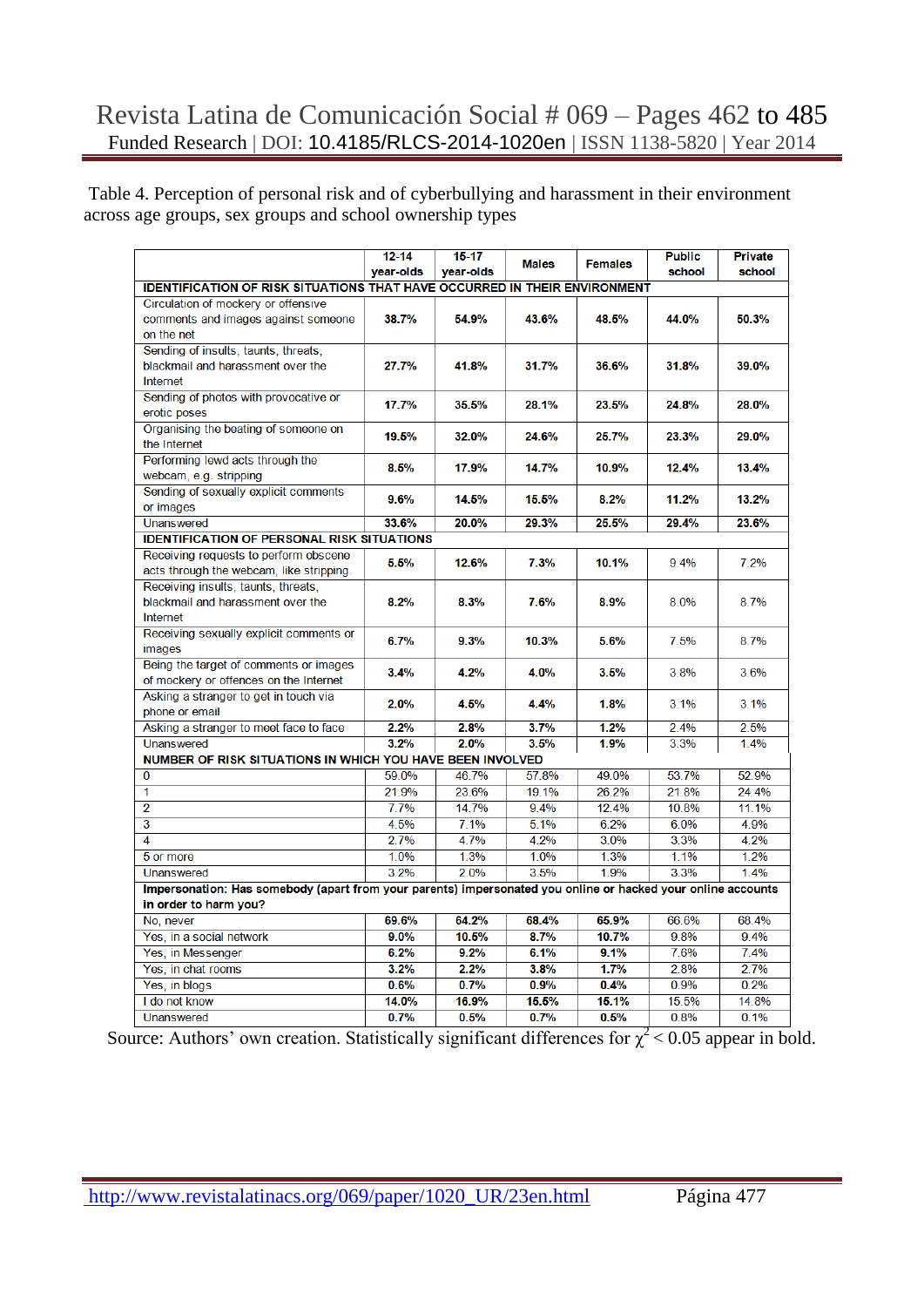|  |  |  |  | Table 5. Internet security practices across age groups, sex groups and school ownership types |
|--|--|--|--|-----------------------------------------------------------------------------------------------|
|  |  |  |  |                                                                                               |

|                                                                                                        | $12 - 14$ | $15 - 17$ | <b>Males</b> | <b>Females</b> | <b>Public</b> | Private |  |  |  |  |
|--------------------------------------------------------------------------------------------------------|-----------|-----------|--------------|----------------|---------------|---------|--|--|--|--|
|                                                                                                        | year-olds | year-olds |              |                | school        | school  |  |  |  |  |
| DEGREE OF TRUST ON THE INTERNET. Do you feel safe when you surf the Internet?                          |           |           |              |                |               |         |  |  |  |  |
| Yes, completely                                                                                        | 51.1%     | 49.2%     | 57,0%        | 43.4%          | 49.7%         | 51.2%   |  |  |  |  |
| A little bit                                                                                           | 28.2%     | 31.2%     | 26.4%        | 32.8%          | 30.5%         | 27.7%   |  |  |  |  |
| Not at all                                                                                             | 2.6%      | 4.2%      | 3.1%         | 3.6%           | 3.2%          | 3.7%    |  |  |  |  |
| Have not thought about it                                                                              | 17.8%     | 15.0%     | 13.0%        | 20.1%          | 16.1%         | 17.4%   |  |  |  |  |
| Unanswered                                                                                             | 0.3%      | 0.3%      | 0.4%         | 0.2%           | 0.5%          |         |  |  |  |  |
| ARE YOU AWARE IMAGES POSTED ON SOCIAL NETWORKS CAN BE DOWNLOADED AND MANIPULATED BY                    |           |           |              |                |               |         |  |  |  |  |
| OTHERS?                                                                                                |           |           |              |                |               |         |  |  |  |  |
| Yes and that is why I am very careful                                                                  | 53.7%     | 54.6%     | 49.5%        | 58.7%          | 53.6%         | 55.2%   |  |  |  |  |
| about what I post online                                                                               |           |           |              |                |               |         |  |  |  |  |
| Yes, but I always protect them                                                                         | 24.7%     | 25.0%     | 22.3%        | 27.4%          | 25.5%         | 23.6%   |  |  |  |  |
| Yes, but nothing bad happens                                                                           | 6.8%      | 9.7%      | 12.2%        | 4.2%           | 8.8%          | 6.9%    |  |  |  |  |
| Yes, but I know how to avoid it                                                                        | 7.4%      | 6.6%      | 7.4%         | 6.6%           | 7.2%          | 6.6%    |  |  |  |  |
| No, I did not know                                                                                     | 7.2%      | 4.0%      | 7.3%         | 4.0%           | 5.3%          | 6.4%    |  |  |  |  |
| Unanswered                                                                                             | 1.4%      | 1.2%      | 1.7%         | 0.9%           | 1.0%          | 1.8%    |  |  |  |  |
| KNOWLEDGE AND INTEREST ON HOW TO AVOID PARENTAL CONTROL                                                |           |           |              |                |               |         |  |  |  |  |
| I know and I do it often                                                                               | 17.3%     | 18.7%     | 22.7%        | 13.2%          | 17.8%         | 18.2%   |  |  |  |  |
| I know but I do not do it                                                                              | 27.8%     | 30.6%     | 32.3%        | 25.8%          | 28.0%         | 31.2%   |  |  |  |  |
| I don't know but I'd like to know                                                                      | 8.4%      | 11.2%     | 8.0%         | 11.3%          | 10.0%         | 9.1%    |  |  |  |  |
| I don't know and don't want to know                                                                    | 43.5%     | 38.3%     | 35.3%        | 46.9%          | 41.7%         | 39.8%   |  |  |  |  |
| Unanswered                                                                                             | 3.0%      | 1.3%      | 1.6%         | 2.7%           | 2.4%          | 1.7%    |  |  |  |  |
| BEHAVIOUR TOWARDS PRIVACY POLICIES: Do you read the privacy policies of the websites that request your |           |           |              |                |               |         |  |  |  |  |
| data in order to register?                                                                             |           |           |              |                |               |         |  |  |  |  |
| Yes, sometimes                                                                                         | 26.5%     | 29.7%     | 27.1%        | 28.8%          | 27.2%         | 29.3%   |  |  |  |  |
| Yes, always                                                                                            | 16.3%     | 11.9%     | 13.8%        | 14.8%          | 14.0%         | 14.9%   |  |  |  |  |
| <b>No</b>                                                                                              | 44.8%     | 52,7%     | 49.8%        | 46.9%          | 49.5%         | 46.2%   |  |  |  |  |
| I do not know how to do it                                                                             | 2.5%      | 1.5%      | 2.4%         | 1.7%           | 2.0%          | 2.3%    |  |  |  |  |
| I do not know what it is or do not                                                                     | 8.2%      | 3.4%      | 5.3%         | 6.7%           | 5.8%          | 6.4%    |  |  |  |  |
| understand the question                                                                                |           |           |              |                |               |         |  |  |  |  |
| Unanswered                                                                                             | 1.8%      | 0.9%      | 1.7%         | 1.1%           | 1.5%          | 1.0%    |  |  |  |  |

Source: Authors' own creation. Statistically significant differences for  $\chi^2$  < 0.05 appear in bold.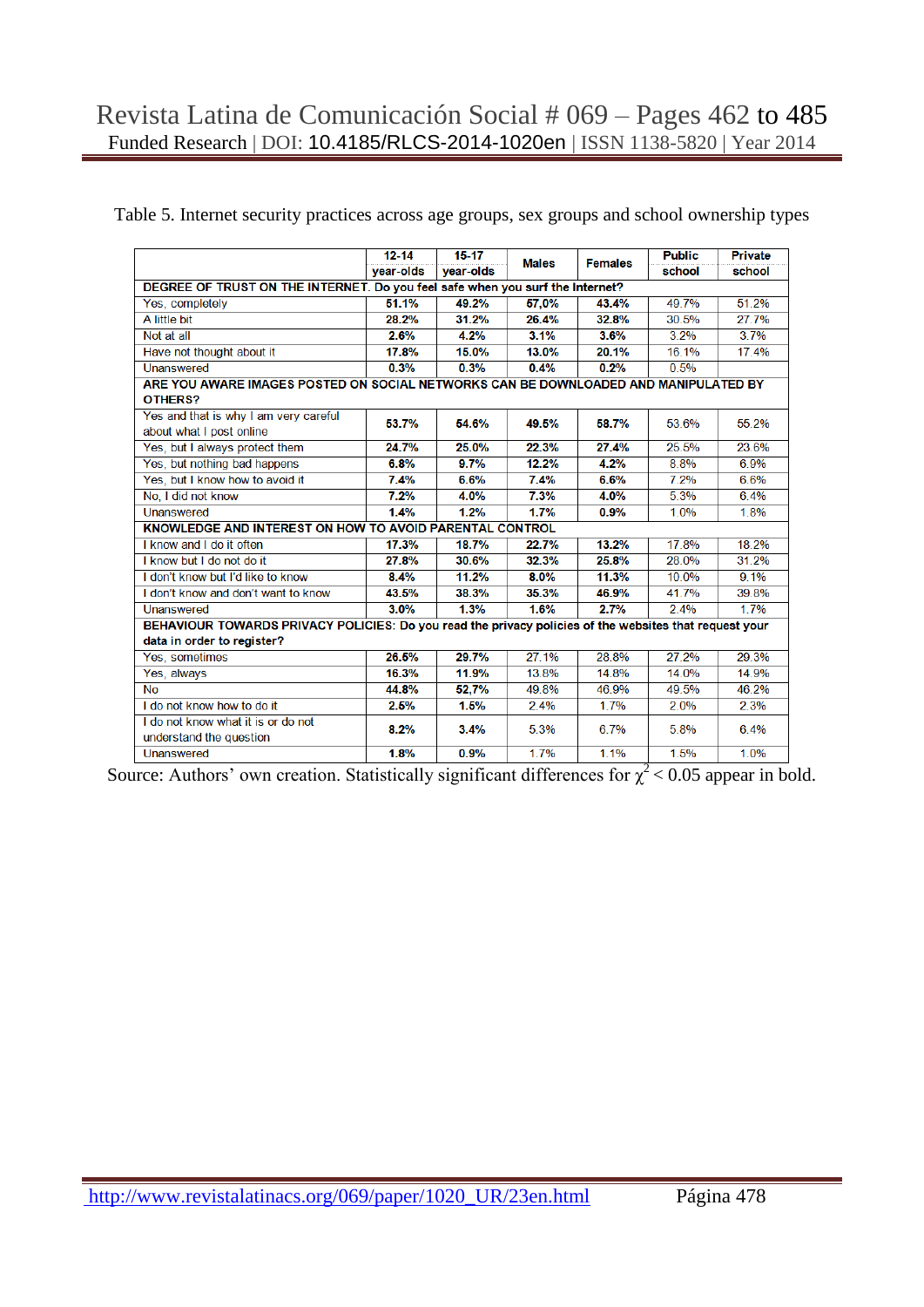#### Table 6. Problematic Internet use/perception of Internet dependence across age groups, sex groups and school ownership types

| and School Owncromp types<br>$12 - 14$<br>$15-17$                                                  |           |           |              |                |                         |                   |  |  |  |
|----------------------------------------------------------------------------------------------------|-----------|-----------|--------------|----------------|-------------------------|-------------------|--|--|--|
|                                                                                                    | year-olds | year-olds | <b>Males</b> | <b>Females</b> | <b>Public</b><br>school | Private<br>school |  |  |  |
| PERCEPTION OF DIFFICULTY TO STOP USING INTERNET: Would it be hard for you not being able to access |           |           |              |                |                         |                   |  |  |  |
| Internet for several days in a row?                                                                |           |           |              |                |                         |                   |  |  |  |
| There would not be a problem                                                                       | 36.7%     | 28.8%     | 37.3%        | 28.9%          | 34.0%                   | 31.3%             |  |  |  |
| It would bother me but it is not a serious                                                         |           |           |              |                |                         |                   |  |  |  |
| problem                                                                                            | 32.5%     | 39.2%     | 33.2%        | 37.9%          | 35.2%                   | 36.4%             |  |  |  |
| It would be hard, but sometimes it                                                                 |           |           |              |                |                         |                   |  |  |  |
| happens                                                                                            | 18.2%     | 20.5%     | 16.4%        | 22.0%          | 17.5%                   | 20.6%             |  |  |  |
| It is very difficult and when that happens<br>I feel bad                                           | 7.3%      | 7.7%      | 7.1%         | 7.9%           | 7.4%                    | 7.8%              |  |  |  |
| I do not know                                                                                      | 4.7%      |           |              |                |                         |                   |  |  |  |
| <b>Unanswered</b>                                                                                  |           | $3.0\%$   | 5.1%         | 2.7%           | 4.1%                    | 3.5%              |  |  |  |
|                                                                                                    | 0.6%      | 0.8%      | 0.9%         | 0.6%           | 0.9%                    | 0.4%              |  |  |  |
| <b>INTERNET USE FREQUENCY PER WEEK<sup>1</sup></b>                                                 |           |           |              |                |                         |                   |  |  |  |
| All or almost every day                                                                            | 61.1%     | 81.4%     | 68.9%        | 71.9%          | 70.9%                   | 69.3%             |  |  |  |
| 3-4 days a week                                                                                    | 21.4%     | 12.3%     | 19.0%        | 15.5%          | 17.2%                   | 17.4%             |  |  |  |
| 2 days a week                                                                                      | 12.3%     | 4.3%      | 8.2%         | 9.1%           | 7.9%                    | 10.1%             |  |  |  |
| One day a week                                                                                     | 5.1%      | 2.0%      | 4.0%         | 3.5%           | 4.0%                    | 3.4%              |  |  |  |
| <b>INTERNET USE FREQUENCY ON WEEKDAYS1</b>                                                         |           |           |              |                |                         |                   |  |  |  |
| Less than 2 hours                                                                                  | 53.8%     | 44.1%     | 50,0%        | 48.8%          | 47.9%                   | 52.6%             |  |  |  |
| Between 2 and 3 hours                                                                              | 24.5%     | 32.5%     | 27.3%        | 28.9%          | 28.5%                   | 27.3%             |  |  |  |
| Between 3 and 5 hours                                                                              | 9.4%      | 14.1%     | 11.0%        | 12.0%          | 13.0%                   | 8.6%              |  |  |  |
| More than 5 hours                                                                                  | 4.1%      | 6.9%      | 5.8%         | 4.9%           | 6.3%                    | 3.4%              |  |  |  |
| I do not use the Internet                                                                          | 8.1%      | 2.5%      | 5.8%         | 5.3%           | 4.3%                    | 8.1%              |  |  |  |
| <b>INTERNET USE FREQUENCY ON WEEKENDS<sup>1</sup></b>                                              |           |           |              |                |                         |                   |  |  |  |
| Less than 2 hours                                                                                  | 29.3%     | 19.6%     | 26.6%        | 23.2%          | 26.3%                   | 22.1%             |  |  |  |
| Between 2 and 3 hours                                                                              |           |           |              |                |                         |                   |  |  |  |
|                                                                                                    | 34.1%     | 30.5%     | 29.5%        | 35.4%          | 31.1%                   | 35.3%             |  |  |  |
| Between 3 and 5 hours                                                                              | 18.3%     | 27.2%     | 22.4%        | 22.2%          | 22.1%                   | 22.8%             |  |  |  |
| More than 5 hours                                                                                  | 13.6%     | 19.5%     | 17.1%        | 15.5%          | 16.7%                   | 15.4%             |  |  |  |
| I do not use the Internet                                                                          | 4.7%      | 3.2%      | 4.4%         | 3.6%           | 3.8%                    | 4.5%              |  |  |  |
| PERCEPTION OF INTERNET DEPENDENCE. It would be hard for me to stay off:                            |           |           |              |                |                         |                   |  |  |  |
| My social network all the time                                                                     | 35.2%     | 47.7%     | 35.1%        | 46.7%          | 39.7%                   | 43.5%             |  |  |  |
| Messenger continuously                                                                             | 11.7%     | 10.3%     | 9.6%         | 12.5%          | 10.9%                   | 11.3%             |  |  |  |
| Websites about diets, nutrition                                                                    | $2.2\%$   | 3.9%      | 2.0%         | 4.1%           | 3.3%                    | 2.4%              |  |  |  |
| Websites about sex                                                                                 | 4.2%      | 8.8%      | 11.4%        | 1.2%           | 6.7%                    | 5.5%              |  |  |  |
| Websites about actors/musicians/series                                                             | 10.9%     | 10.3%     | 7.1%         | 14.1%          | 10.4%                   | 11.1%             |  |  |  |
| Shopping websites                                                                                  | 1.8%      | 4.5%      | $2.7\%$      | 3.4%           | 3.0%                    | 3.1%              |  |  |  |
| Websites about gambling                                                                            | $0.6\%$   | 1.5%      | 1.5%         | 0.5%           | 1.1%                    | 0.8%              |  |  |  |
| YouTube                                                                                            | 31.3%     | 33.8%     | 30.6%        | 34.3%          |                         |                   |  |  |  |
| Other websites                                                                                     | 12.4%     | 10.9%     | 13.8%        | 9.6%           | 31.3%                   | 34.8%             |  |  |  |
|                                                                                                    |           |           |              |                | 11.6%                   | 12.0%             |  |  |  |
| None                                                                                               | 41.2%     | 33.7%     | 40.9%        | 34.7%          | 39.1%                   | 35.1%             |  |  |  |
| <b>Unanswered</b>                                                                                  | 1.6%      | 1.5%      | 1.9%         | 1.2%           | 1.7%                    | 1.3%              |  |  |  |
| CONSEQUENCES OF USING THE INTERNET ON YOUR EVERYDAY LIFE:                                          |           |           |              |                |                         |                   |  |  |  |
| I spend less time with my friends                                                                  | 5.1%      | 6.1%      | 4.9%         | 6.2%           | 5.9%                    | 5.0%              |  |  |  |
| My school performances has decreased<br>for spending too much time online                          | 9.4%      | 16.1%     | 12.0%        | 13.0%          | 12.7%                   | 12.0%             |  |  |  |
| I am connected to the Internet until the                                                           |           |           |              |                |                         |                   |  |  |  |
| early morning                                                                                      | 7.0%      | 15.0%     | 10.4%        | 11.0%          | 10.5%                   | 11.0%             |  |  |  |

Source: Authors' own creation. Statistically significant differences for  $\chi^2$  < 0.05 appear in bold.

http://www.revistalatinacs.org/069/paper/1020\_UR/23en.html Página 479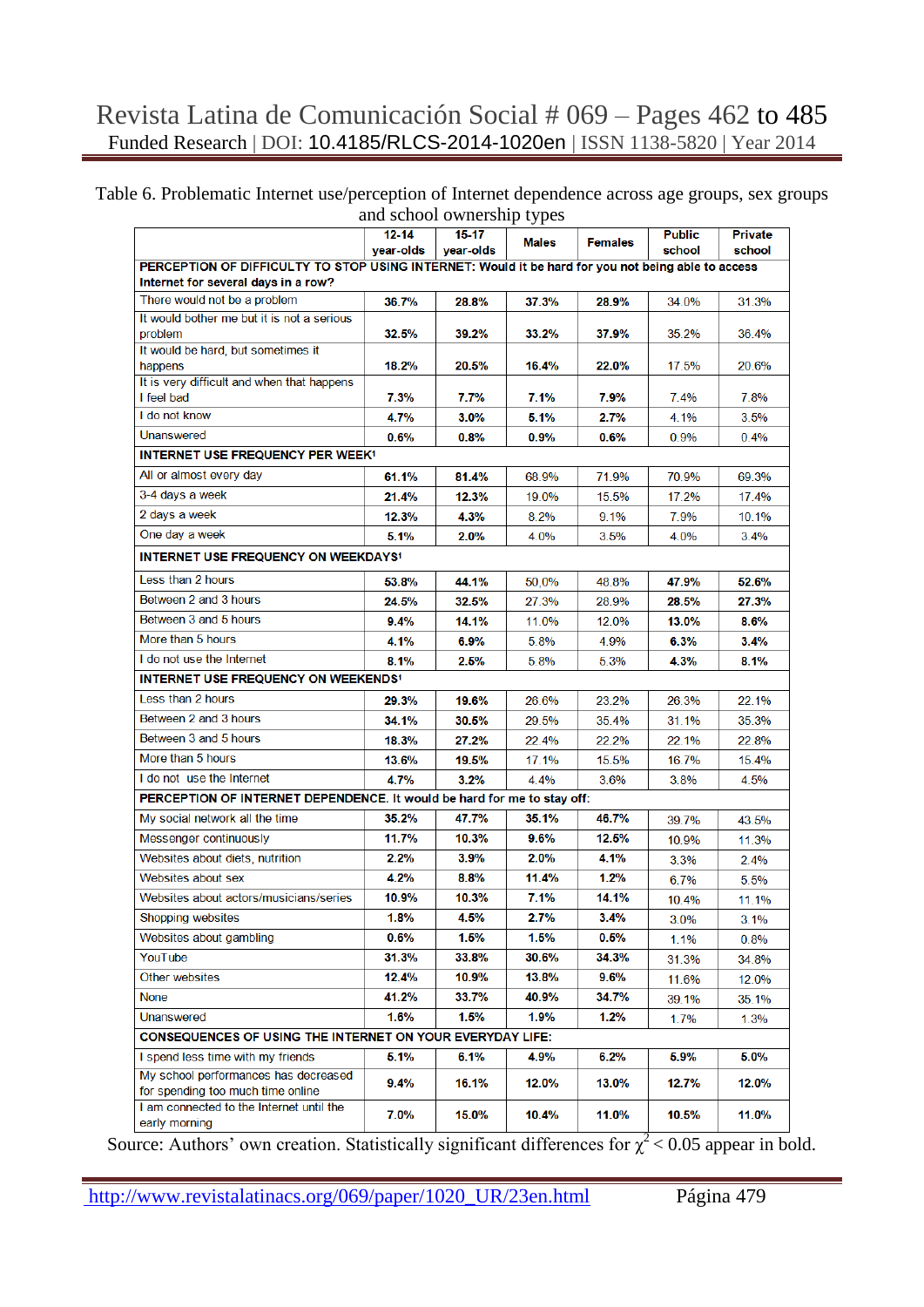<sup>1</sup> The options "Don't know" and "Unanswered" were eliminated in the Frequency of use variables.



Figure 1. Risk path followed in communication over the Internet with strangers

\* **Funded research.** This article is the result of the R&D research project titled "Análisis de uso y consumo de medios y redes sociales en Internet entre los adolescentes españoles. Características y prácticas de riesgo" ("Analysis of use and consumption of media and online social networks among Spanish adolescents. Characteristics and risk practices"). This project [\(reference CSO2009-09577\)](../1020_UR-10/proyecto.pdf) is funded by the Directorate General for Research and Management of the National R&D Plan of the Spanish Ministry of Science and Innovation. Secretary of State for Research.

## **7. Notes**

1. For a review of the scientific literature on the subject published in Spain until early 2011, see García Jiménez, López de Ayala and Gaona (2011).

2. The questionnaire contained two questions investigating the education level and occupation of parents as indicators of respondents' socio-economic family level index (while the question of family income was excluded from the analysis in anticipation of a high rate of non-response among adolescents), but this index was not used due to the high level of non-response to these questions (in particular, 492 respondents could not be classified).

3. According to the results of their study, functional *supraordinada* middle classes (free-lance professionals and technicians, directors of farms, directors of non-agricultural companies and public administrations, salaried professionals and technicians, and heads of departments of non-agricultural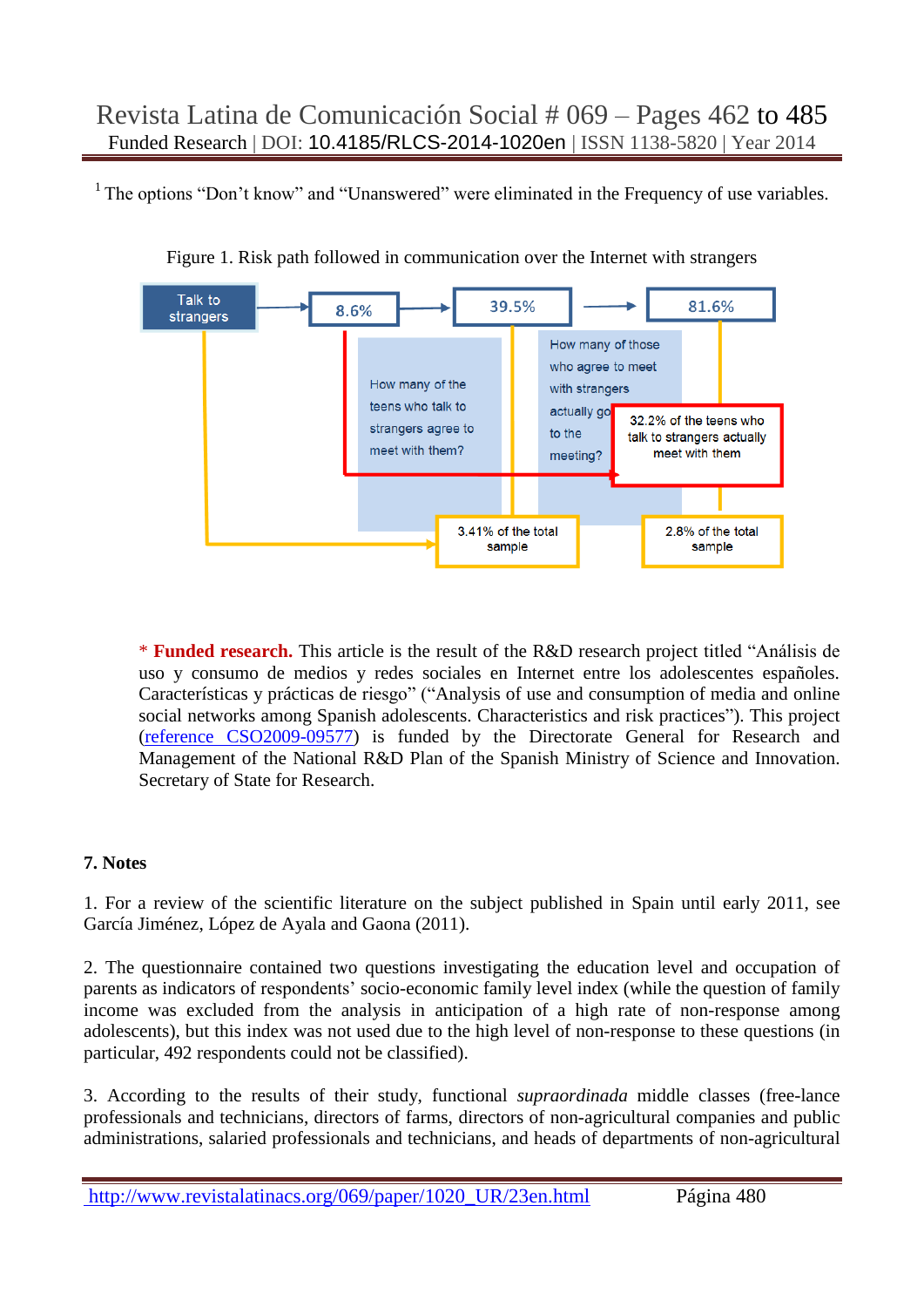companies and public administrations) have a much higher participation in private education –69.8% in basic general education and 54.4% in *Bachillerato Unificado Polivalente* (comparable to the A Levels in the UK) and *Curso de Orientación Universitaria* (Pre-University Course) – in comparison to the heritage middle classes (entrepreneurs without agricultural and non-agricultural employees and members of cooperatives) – -30.3% and 29.9%, respectively– and the working-classes –23.7% and 17.3% respectively– which have a very low participation.

## **8. List of references**

D Acier, L Kern (2011): "Problematic Internet use: Perceptions of addiction counselors". *Computer & Education*, nº 56, pp. 983-989.

D Aranda, J Sánchez, C Tabernero (2009): Jóvenes y ocio digital. Informe sobre el uso de herramientas digitales por parte de los adolescentes en España. Barcelona: UOC. [http://spider](http://spider-uoc.blogspot.com/)[uoc.blogspot.com](http://spider-uoc.blogspot.com/) [14/09/2012].

L Armstrong, J.G Phillips, LL Saling (2000): "Potential determinants of heavier Internet usage". *International Journal of Human-Computer Studies*, nº 53 (4), pp. 537–550.

M Beranuy, U Oberst, J Carbonell, A Chamarro (2009): "Problematic Internet and mobile phone use and clinical symptoms in college students: The role of emotional intelligence". *Computers in Human Behavior,* nº 25, pp. 1182–1187.

KH Bergmark, A Bergmark, O Findahl (2011): "Extensive Internet Involvement -Addiction or Emerging Lifestyle?". *International Journal Environmental Research and Public Health*, *8*, 4488- 4501.<http://www.mdpi.com/1660-4601/8/12/4488/htm> [12/09/2012].

DW Black, G Belsare, S Schlosser (1999). "Clinical features, psychiatric comorbidity, and healthrelated quality of life in persons reporting compulsive computer use behavior". *Journal of Clinical Psychiatry*, nº 60, pp. 839–844.

X Bonal (2002): "El balance público-privado en el sistema de enseñanza español: evolución y efectos sobre las desigualdades educativas". *Educar*, nº 29, pp. 11-29.

X Bringué, and Ch Sádaba (2011): *Menores y redes sociales*. Madrid: Fundación Telefónica.

MD Cáceres, G Brändle, JA Ruiz San-Román (2013): "Comunicación interpersonal en la web 2.0. Las relaciones de los jóvenes con desconocidos", *Revista Latina de Comunicación Social*, nº 68. Universidad de La Laguna (Tenerife), pp. 436-456, [http://www.revistalatinacs.org/068/paper/984\\_Complutense/18\\_Caceres.html](http://www.revistalatinacs.org/068/paper/984_Complutense/18_Caceres.html) [8/07/2013]

SE Caplan (2007): "Relations Among Loneliness, Social Anxiety, and Problematic Internet Use". *CyberPsychology & Behavior*. April 2007, nº 10(2), pp. 234-242.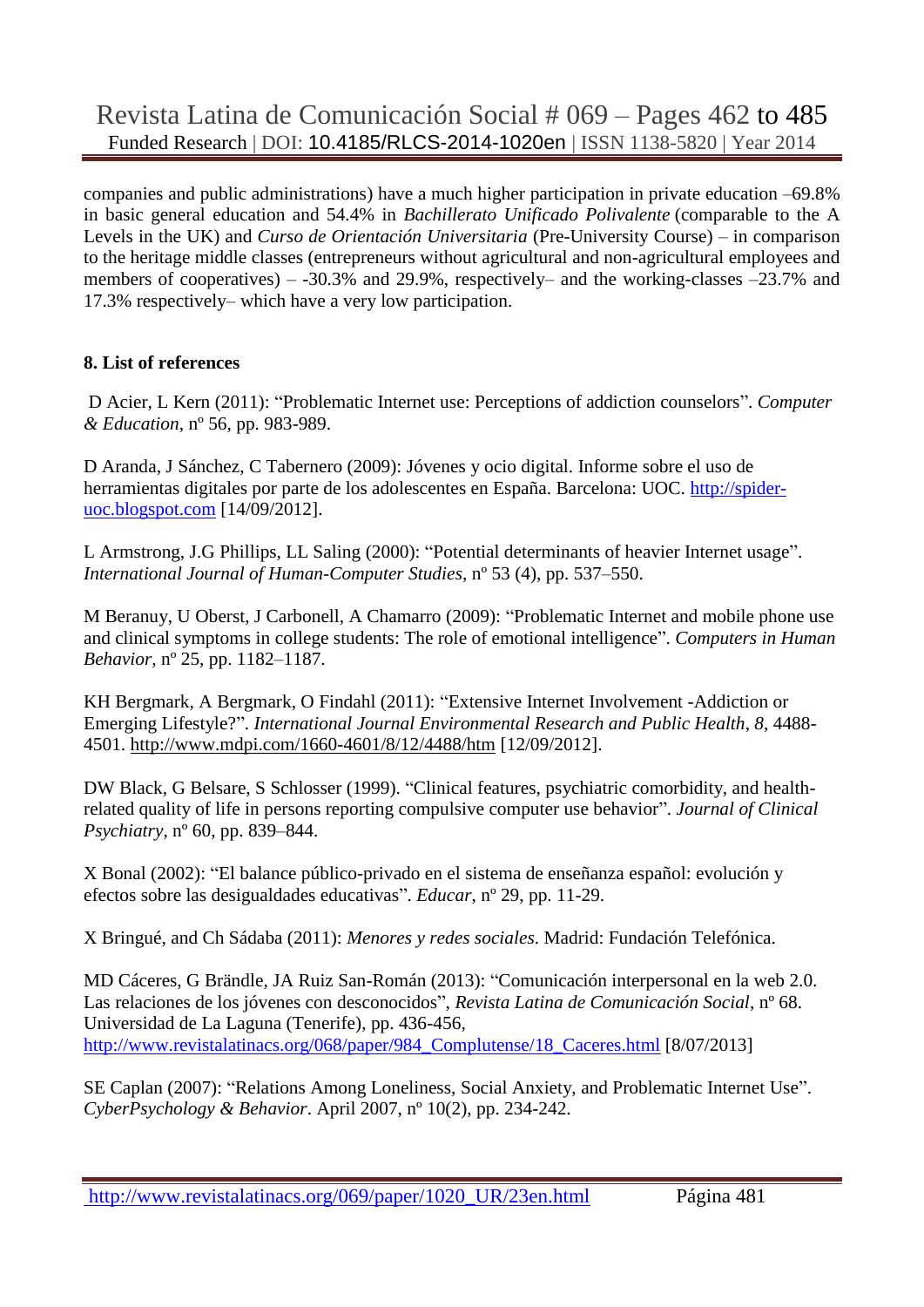X Carbonell, H Fúster, A Chamarro, U Oberst (2012): "Adicción a Internet y móvil: Una revisión de estudios empíricos españoles". *Papeles del Psicólogo,* nº 33(2), pp. 82-89. <http://www.papelesdelpsicologo.es/pdf/2096.pdf> [20/08/2012].

M Castellana Rosell, X Sánchez-Carbonel, C Graner, M Beranuy (2007): "El adolescente ante las tecnologías de la información y la comunicación: Internet, móvil y videojuegos". *Papel del Psicólogo*, nº 28 (3), pp. 196-204.<http://redalyc.uaemex.mx/pdf/778/77828306.pdf> [20/08/2012].

RA Davis (2001): "A cognitive–behavioral model of pathological Internet use". *Computers in Human Behavior*, nº 17, pp. 187-195.

M de Gracia, M Vigo, MJ Fernández, M Marcó, M. (2002): "Behavioral problems related with Internet usage: an exploratory study". *Anales de Psicología*, 18 (2), 273-292.

J del Río, JCh Sádaba, X Bringué (2010): "Menores y redes ¿sociales? De la amistad al cyberbullying". *Revista de estudios de juventud*, 88, pp. 115-129.

AC Douglas, JE Mills, M Niang, S Stepchenkova, S Byun, C Ruffini, SK Lee, J Loutfi, JK Lee, M Atallah, M Blanton. (2008): "Internet addiction: Meta-synthesis of qualitative research for the decade 1996–2006". *Computers in Human Behavior*, nº 24 (6), pp. 3027-3044.

E. Espinar, MJ González (2009): "Jóvenes en las redes sociales virtuales: Un análisis exploratorio de las diferencias de género". *Feminismos*, nº 14, pp. 87-105.

MJ Fleming, S Greentree, D Cocotti-Muller, KA Elias, S Morrison (2006): "Safety in Cyberspace; Adolescents' Safety and Exposure Online". *Youth and Society*, nº 38, 2, pp. 135-154.

JA Gabelas, C Marta (2008): "Modos de intervención de los padres en el conflicto que supone el consumo de pantallas". *Revista Latina de Comunicación Social*, nº 63, pp. 238-252. Universidad de La Laguna (Tenerife), http://www.revistalatinacs.org/ 2008/19\_25\_Zaragoza/Gabelas\_v\_Marta.html [8/08/2013].

A García, MC López de Ayala, C Gaona (2011): "La investigación sobre los usos y los riesgos de los menores en el ciberespacio. Análisis metodológico", *Doxa Comunicación: revista interdisciplinar de estudios de comunicación y ciencias sociales*, ISSN 1696-019X, nº 13, pp. 13-41.

A García, MC López de Ayala, and B Catalina (2012): "Usos y comunicación digital de los adolescentes. Características y proyección". Paper presented at the *XI edición del Congreso Latinoamericano de Investigadores de la Comunicación, Montevideo.* Available at: [http://alaic2012.comunicacion.edu.uy/sites/default/files/gi1\\_garcia\\_antonio.pdf](http://alaic2012.comunicacion.edu.uy/sites/default/files/gi1_garcia_antonio.pdf)

M Garmendia, C Garitaonandia, G Martínez, MA Casado (2011): *Riesgos y seguridad en internet: Los menores españoles en el contexto europeo*. Universidad del País Vasco/Euskal Herriko Unibertsitatea, Bilbao: EU Kids Online.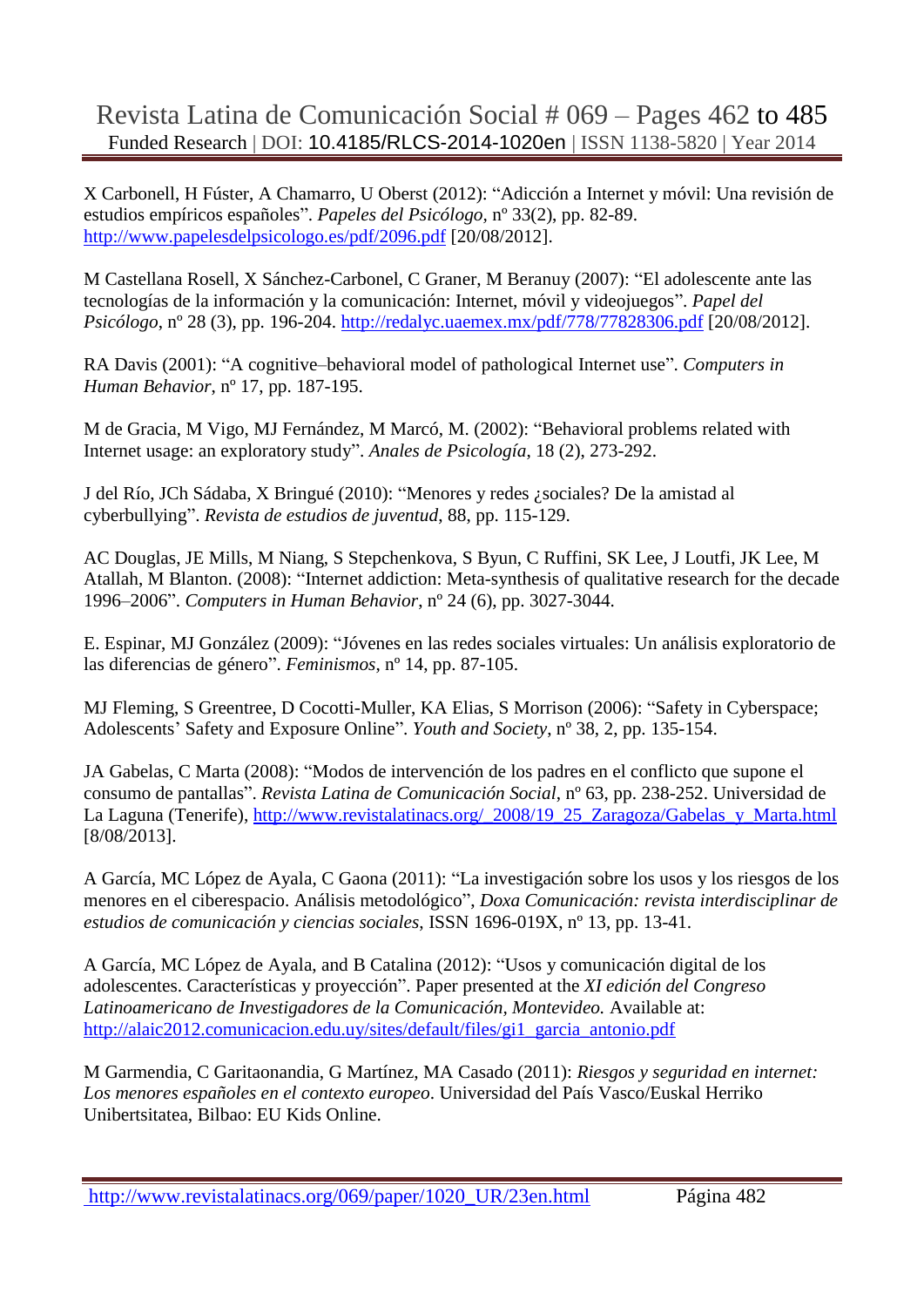MD Griffiths (2005): "A components model of addiction within a biopsychosocial framework". *Journal of Substance Use*, nº 10, pp. 191-197

U Hasebrink, K Olafsson, V Stetka (2010): "Commonalities and differences: How to learn from international comparisons of children's online behavior". *International Journal of Media & Cultural Politics*, Vol. 6 Issue 1, pp. 9-24.

Instituto Nacional de Estadística (INE) (2013): Encuesta sobre equipamiento y uso de tecnologías de la información y comunicación en los hogares, 2012. Base de datos INE. [http://www.ine.es.](http://www.ine.es/)

C Jenaro, N Flores, M Gómez-Vela, F González-Gil & C Caballo (2007): "Problematic Internet and cell phone use: Psychological, behavioral, and health correlates". *Addiction Research and Theory*, nº 15(3), pp. 309-320.

FJ Labrador, S Villadongos (2010): "Menores y nuevas tecnologías: conductas indicadoras de posible problema de adicción". *Psicothema*, nº 22(2), pp. 180-188.

BW Lee, LA Stapinski (2012): "Seeking safety on the internet: Relationship between social anxiety and problematic internet use". *Journal of anxiety disorders*, nº *26*(1), pp. 197-205.

S Livingstone, E. Helsper (2007): "Taking risks when communicating on the internet: the role of offline social-psychological factors in young people's vulnerability to online risks". *Information, Communication and Society*, nº 10(5), pp. 619-643.

S Livingstone, H Helsper (2008): "Parental mediation and children's Internet use". *Journal of broadcasting & electronic media*, nº 52 (4), pp. 581-599.

S [Livingstone,](https://vpnssl.urjc.es/,DanaInfo=nms.sagepub.com+search?author1=Sonia+Livingstone&sortspec=date&submit=Submit) H [Helsper](https://vpnssl.urjc.es/,DanaInfo=nms.sagepub.com+search?author1=Ellen+Helsper&sortspec=date&submit=Submit) (2010): "Balancing opportunities and risks in adolescents' use of the internet: the role of online skills and internet self-efficacy". *New Media & Society*, nº 12 (2), pp. 309- 329

S Livingstone, L Haddon (2008): "Risky Experiences for Children Online: Charting European Research on Children and the Internet". *Children & Society*. Vol. 22, nº 4, pp. 314–323.

QX Liu, XY Fang, LY Deng, JT Zhang et al., (2012): "Parent-adolescent communication, parental Internet use and Internet-specific norms and pathological Internet use among Chinese adolescents". *Computers in Human Behavior*, nº 28, pp. 1269-1275.

K McCabe (2000): "Child Pornography and the Internet", *Social Science Computer Review*, Vol. 18, nº 1, Spring, pp. 73-76.

G Mesh (2009): ["Parental Mediation, Online Activities, and Cyberbullying"](https://vpnssl.urjc.es/,DanaInfo=apps.webofknowledge.com+full_record.do?product=WOS&search_mode=GeneralSearch&qid=1&SID=Q1@DBN1l3eldc2KM4@f&page=27&doc=269) *Cyberpsychology & Behavior*, nº 12 (4), pp. 387-393. DOI: 10.1089/cpb.2009.0068 .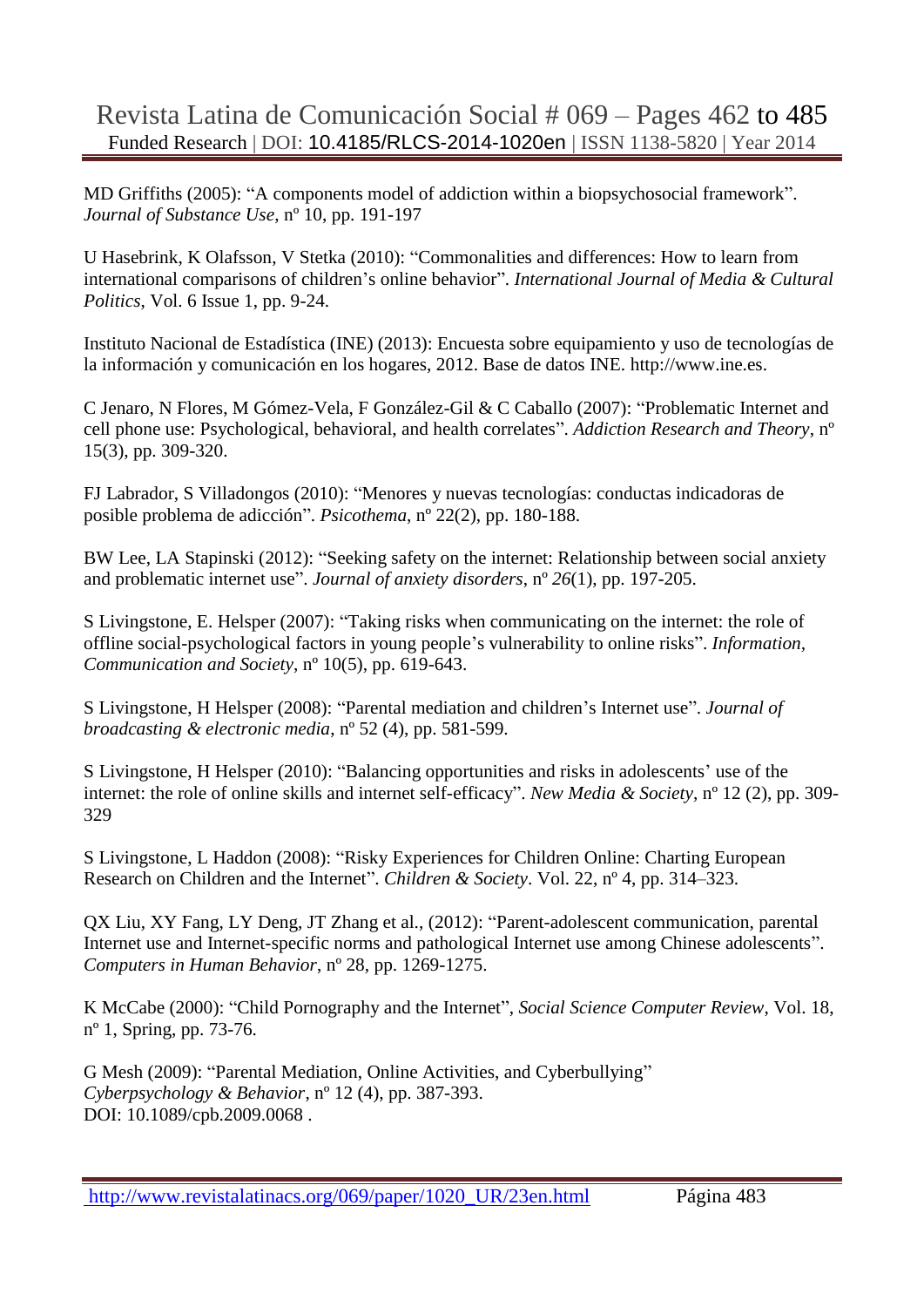K Niemz, M Griffiths, P Banyard (2005): "Prevalence of pathological Internet use among university students and correlations with self-esteem, the general health questionnaire (GHD), and disinhibition". *Cyberpsychology & Behavior*, nº 8(6), pp. 562–570.

A Oliva (2007): "Desarrollo cerebral y asunción de riesgos durante la adolescencia". *Apuntes de Psicología Colegio Oficial de Psicología*, nº 25 (3), pp. 239-254.

JW Patchin, H. Sameer (2010): "Trends in online social networking: adolescent use of MySpace over time". *New media & society,* nº 12(2), pp. 197-216. DOI: 10.1177/1461444809341857.

A Reid (2005): The Rise of Third Generation Phones: The Implications for Child Protection. *Information & Communications Technology Law*, vol. 14, nº 2, pp. 89-113.

J Ringrose, R Gill, S Livingstone, L Harvey (2012): *A qualitative study of children, young people and 'sexting': a report prepared for the NSPCC.* National Society for the Prevention of Cruelty to Children, London, UK.

A Sánchez & M Fernández (2010): *Generación 2.0. Hábitos de los adolescentes en el uso de las redes sociales.* Madrid: Universidad Camilo José Cela.

K Scherer (1997): "College life on-line: Healthy and unhealthy Internet use". *Journal of College Student Development*, nº 38, pp. 655–664.

N Shapira, M Lessig, T Goldsmith, S Szabo, M Lazoritz, M Gold, D Stein. (2003): "Problematic Internet use: Proposed classification and diagnostic criteria". *Depress. Anxiety,* nº 17, pp. 207-216.

D Shek, C Ma (2012): "Consumption of pornographic materials among early adolescents in Hong Kong: profiles and psychosocial correlates". *International Journal of Disabil Hum Dev,* n° 11(2), pp. 143-150.

R Tokunaga, S Rains (2010): "An Evaluation of Two Characterizations of the Relationships Between Problematic Internet Use, Time Spent Using the Internet, and Psychosocial Problems". *Human Communication Research*, nº 36 (4), pp. 512-545.

PM Valkenburg, J Peter (2009): "Social consequences of the Internet for adolescents: a decade of research". *Current Directions in Psychological Science*, nº 18(1), pp. 1–5.

PM [Valkenburg,](http://crx.sagepub.com/search?author1=PATTI+M.+VALKENBURG&sortspec=date&submit=Submit) KR [Soeters](http://crx.sagepub.com/search?author1=KAREN+E.+SOETERS&sortspec=date&submit=Submit) (2001): "Children's Positive and Negative Experiences With the Internet. An Exploratory Survey". *Communication Research*, nº 28 (5), pp. 652-675.

A van den Heuvel, RJJ van den Eijnden, AJ van Rooij, A.J, D van de Mheen (2012): "Meeting online contacts in real life among adolescents: The predictive role of psychosocial wellbeing and internet-specific parenting". *Computers and Human Behavior*, nº 28 (2), pp. 465-472. DOI: 10.1016/j.chb.2011.10.018